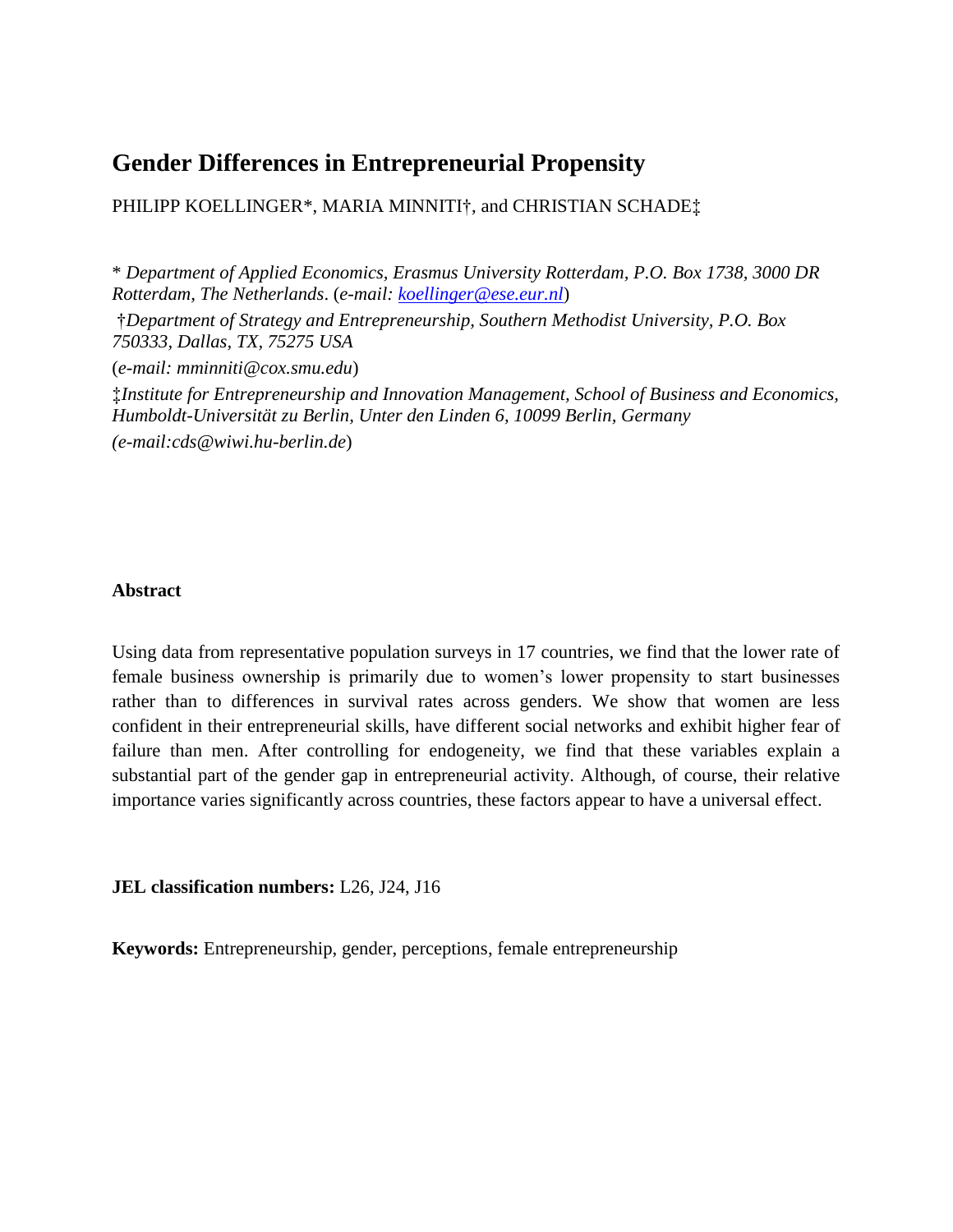#### **I. Introduction**

The number of self-employed women in the U.S. has increased significantly (Devine, 1994a, 1994b; Fairlie, 2004). Similar trends are shown in many other developed and developing countries (Brush 2006), although female self-employment rates vary considerably across them (Cowling 2000). Yet, across countries, women own significantly fewer businesses than men (Blanchflower, 2004; Minniti and Nardone 2007). Interestingly, evidence shows that, after correcting for various factors such as size and sectoral distribution, women's failure rates are not significantly different from those of men (Kepler and Shane, 2007; Perry, 2002). Thus, at least a portion of the difference between genders must be due to the fact that fewer women than men start businesses.

Ample data exist about self-employed individuals (for example, see Blanchflower, 2004). Such data allow the analysis of people's *actual* employment situations. They do not allow, however, the important distinction between entry decisions and survival, and do not yield accurate explanations of possible differences in startup *propensity*. Thus, previous studies on gender differences in entrepreneurial propensity failed to consider the proper population of individuals involved in the actual process of starting a business. Using a large cross-country data set particularly well-suited to study startup propensity we fill this gap in the literature.

Our study substantiates the role of perceptions in explaining the gender gap using an econometric approach that controls simultaneously for unobserved heterogeneity and for the endogeneity of perceptions in the decision to start a business. Although we recognize the existence and importance of country specific differences influencing the size and causes of the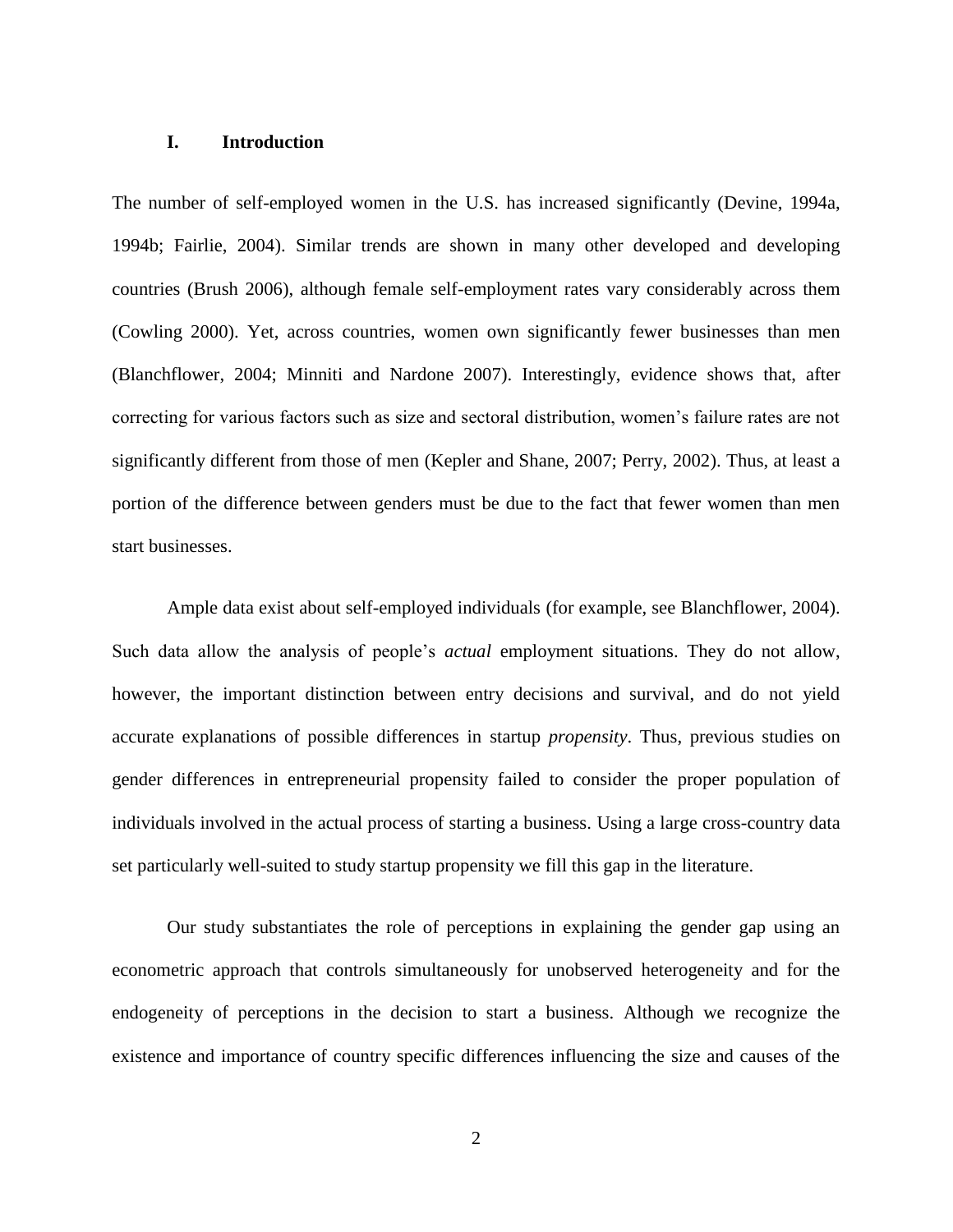observed gender gap, we show that the lack of confidence among women in their own entrepreneurial skills is a major reason for the gender gap in *all* countries in our sample. We see two possible explanations for this finding. Either, men and women perceive entrepreneurial opportunities differently. Or, they have objectively different skills and circumstances. Our results suggest that both explanations are correct to some extent. In addition, we find some evidence that men and women have different social networks and different attitudes towards failure, factors that also explain a substantial part of the gender gap in business start-ups.

#### **II. Theoretical background and related literature**

Using a large sample of 30 developed and developing OECD countries, Blanchflower (2004) showed the decision to start a business or become self-employed, for both men and women, to correlate to several variables such as age, education, work status, and household income. However, even after correcting for differences in the distribution of these characteristics, as well as country characteristics, the rates of self-employment have been shown to differ significantly across gender for a sample of 37 countries in various stages of development (Minniti and Nardone 2007). Thus, other factors are at play.

A sizeable amount of literature suggests that, when considering new business creation and self-employment, women face higher opportunity costs then men, primarily because of the role they play in the family. Several works provide evidence for the United States. Devine (1994a, 1994b), for example, found that being married with a spouse present and being covered by someone else's health insurance increases the likelihood of self-employment for women.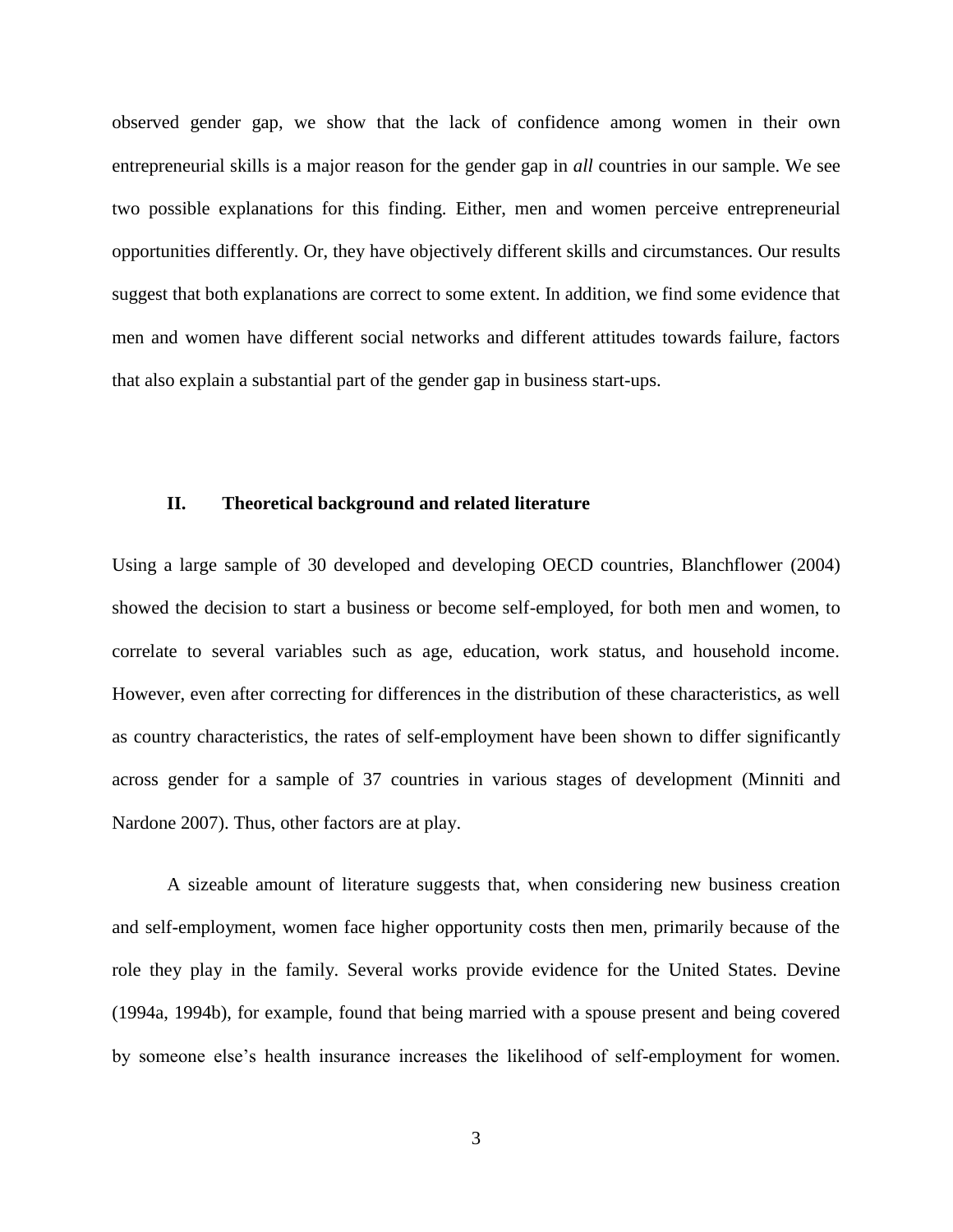Similarly, Lombard (2001) found that a woman is more likely to choose self-employment if her husband has health insurance, and the greater her relative earnings potential as self-employed and her demand for flexibility are. Finally, Edwards and Field-Hendrey (2002) found that selfemployment is a more likely choice for women whose fixed costs of work are high, such as women who have small children.

Several studies have confirmed that the gender asymmetry in opportunity costs of selfemployment is not a U.S. specific phenomenon. Using U.K. data, Cowling and Taylor (2001), among others, suggested that decisions about employment and marriage, household production and child-rearing are interdependent. Rosti and Chelli (2005) showed that, in Italy, women are more likely to enter self-employment from inactivity or unemployment whereas men tend to enter to improve their long term career options. Georgellis and Wall (2005) found that, for German women, self-employment is a closer substitute for part-time work and labor-market inactivity than it is for men, and attribute such differences to the different labor market opportunities and occupational strategies of women.

Other works have suggested that gender differences in self-employment stem from discrimination and cultural factors. Clain (2000), for example, found that U.S. women who choose self-employment have personal characteristics that are less valued in the market place than women who work full-time in wage and salary employment, while the reverse is true for men. Kuhn and Schuetze (2001) found the increase in the number of self-employed Canadian women to result from their relative disadvantage in paid employment as opposed to men whose increase in self-employment resulted from a secular deterioration of the labor market. Honig (1998) showed that Jamaican women receive substantially lower returns to self-employment than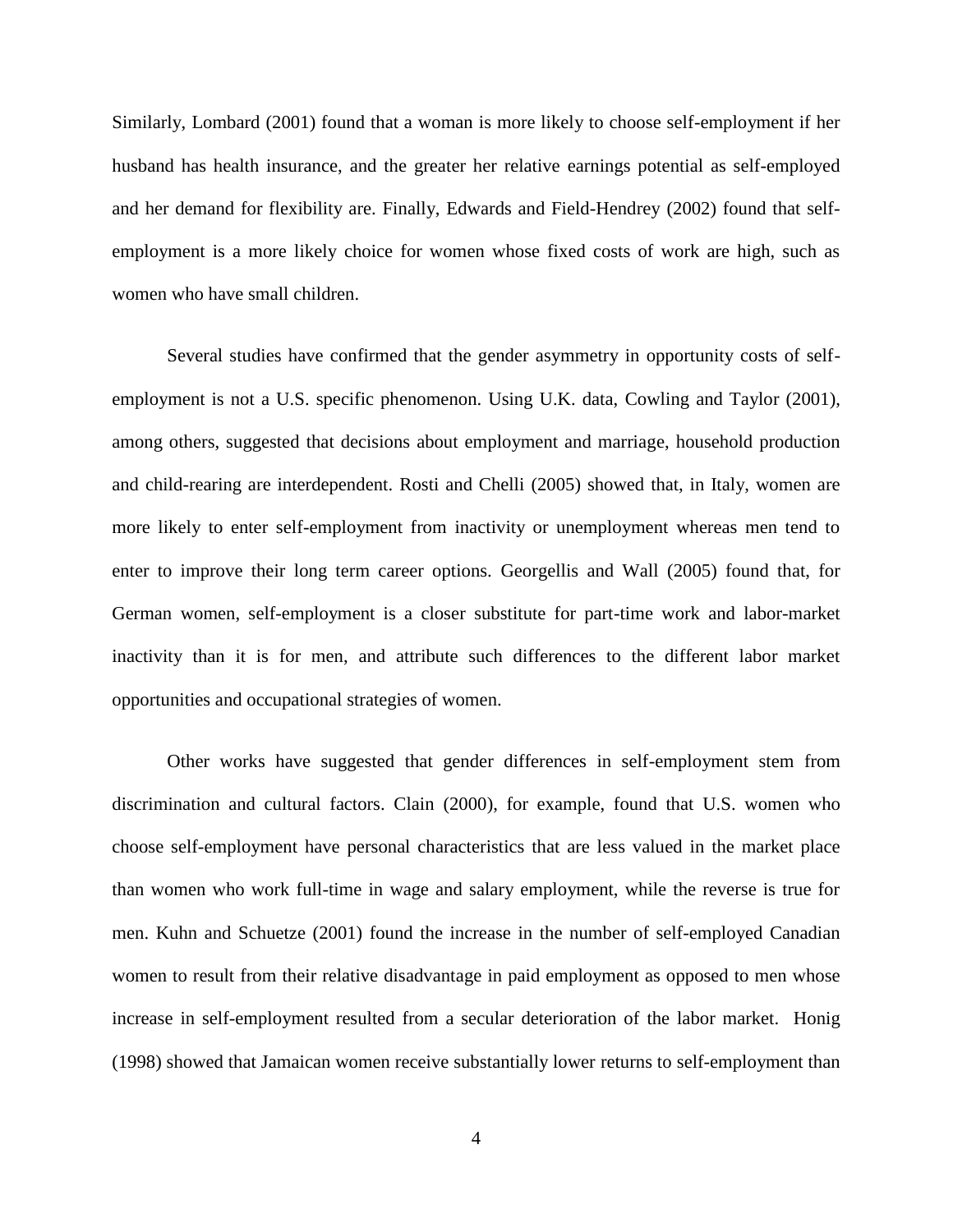men. And, using a panel of Dutch entrepreneurs, Verheul and Thurik (2001) showed that an important component of the gender difference in self-employment may stem from women's ability to obtain financing.<sup>1</sup>

Although there is evidence that all these factors are somewhat important within and across countries, their combined power in explaining gender differences with respect to selfemployment remains unclear (Parker 2009). In addition to these economic explanations, behavioral differences related to gender-specific perceptions and preferences may be important. Gneezy et al. (2003) run experiments in Israel and provided evidence that men and women have different attitudes toward competition. Using a sample of Swedish students, Bengtsson et al. (2005) provided evidence that gender differences exist in self-confidence and optimism. Dohmen et al. (2010) found different risk attitudes among German men and women. Finally, and importantly, Croson and Buchan (1999) provided evidence that some gender differences in preferences hold even across cultures.<sup>2</sup>

As Casson (1982, 14) put it, 'The essence of entrepreneurship is being different – being different because one has a *different perception* of the situation.' In other words, an important difference between an individual starting a business and one who is not doing so is that the former perceives a business opportunity where the latter does not. A potential implication is that

<u>.</u>

<sup>&</sup>lt;sup>1</sup>The evidence on financing is inconclusive. Considering the U.S., for example, Buttner and Rosen (1988) found evidence suggesting that women face modest penalties in commercial financing, whereas Cole and Wolken (1995) found that the gender asymmetry disappears when sectoral distribution, age, and size of the business are corrected for.

<sup>&</sup>lt;sup>2</sup> Croson and Gneezy (2009) provide a comprehensive overview of gender differences with respect to preferences and, in particular, report evidence showing that men tend to be more self confident than women in a variety of domains.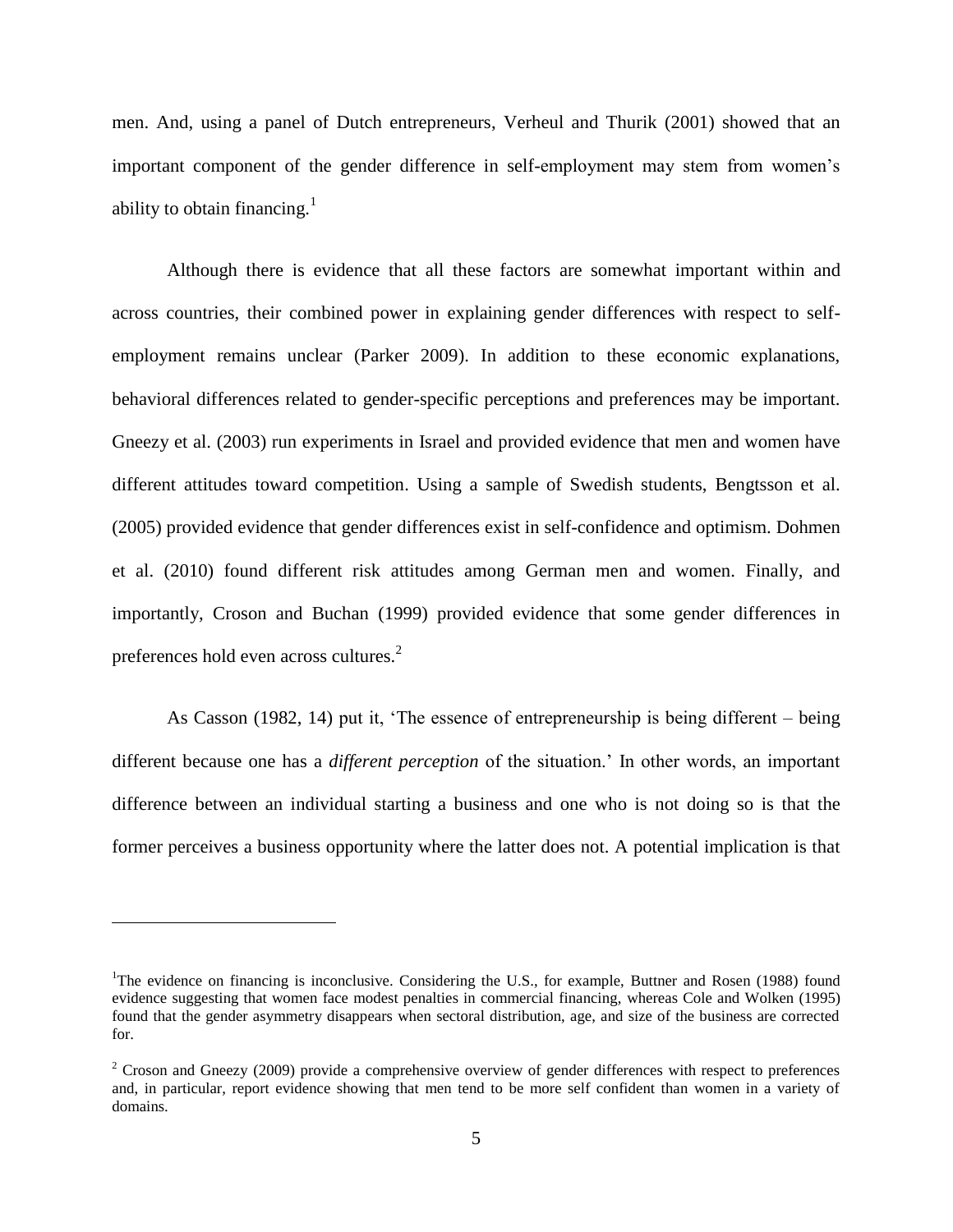gender-specific differences in perceptions could influence the propensity to start a business. We contribute to the literature by substantiating this hunch with robust empirical evidence and by showing that, although country specific contexts matter for gender differences and for the magnitude of such differences, different perceptions across genders emerge as a significant human universal.

#### **III. Data**

<u>.</u>

Data used in our analysis come from the Global Entrepreneurship Monitor (GEM) project. GEM is an ongoing large scale project designed to collect data on entrepreneurial behavior across countries. From 2001 to 2006, the 17 countries listed in Table A2 participated in the study. Each year, a new randomly-drawn representative sample of population was surveyed in each country to identify individuals who, at the time of the survey, owned and managed a business or were in the process of starting one.<sup>3</sup>

Surveyed individuals were classified as nascent entrepreneurs (*nascent*) if they were engaged in startup activities during the 12 months preceding the survey, were full or part owners of the new business, and the business had paid wages to the owners or others for a period not exceeding 3 months. Nascent entrepreneurship accounts for all individuals committed to starting a business, whether or not they will succeed, and is a good measure of entrepreneurial propensity. Nascent entrepreneurs were also asked about the nature of their business to determine the sectoral distribution of their activities. Furthermore, individuals were classified as new

<sup>&</sup>lt;sup>3</sup> Details about data collection procedures and measures of reliability for GEM data are reported in Reynolds et al. (2005).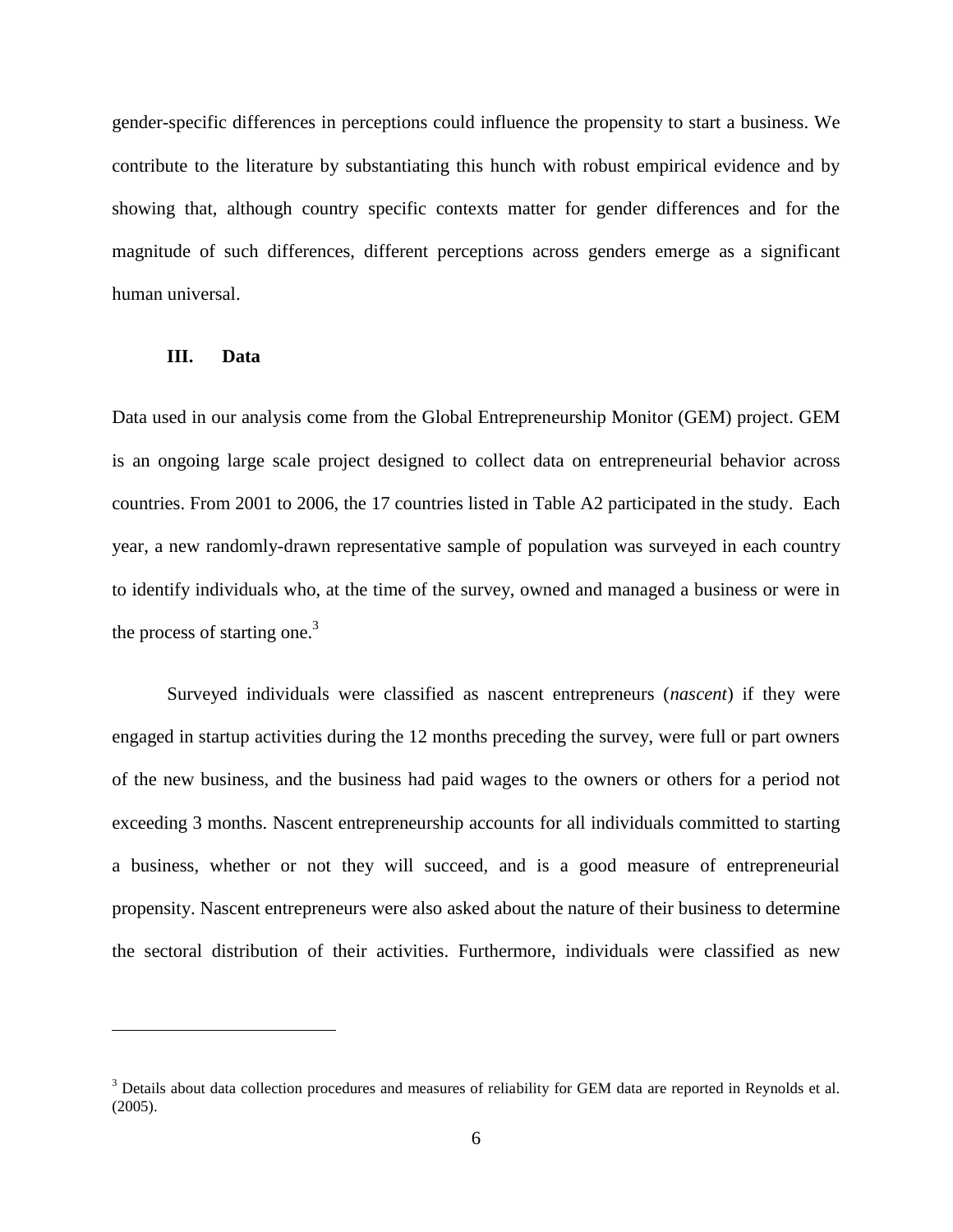entrepreneurs (*newentr*) if they were managing and owning a business that had paid wages for the 3-42 months preceding the survey. Individuals were classified as established entrepreneurs (*establ*) if, at the time of the survey, they owned all or part of a business they helped manage, and that had paid wages or profits for longer than 42 months. Finally, individuals were classified as non-entrepreneurs if they were not involved in any business.

All survey participants were asked a number of questions related to their subjective perceptions (*perceptual* variables in the rest of the paper). Respondents were asked whether they believed they had the knowledge, skill and experience required to start a business (*suskill*), and whether they thought that good opportunities for starting a business could be found in the area where they lived in the six months following the survey (*opport*). Respondents were also asked whether fear of failure (*fearfail*) would prevent them from starting a business. Finally, respondents were asked whether they personally knew someone who had started a business in the two years preceding the survey (*knowent*). Knowing other entrepreneurs may provide relevant knowledge and social cues and it is likely to influence subjective perceptions, although it is unlikely to directly trigger a startup decision.

Finally, respondents were asked whether they had shut down a business in the 12 months preceding the survey (*closebus*). Whether someone has closed a business provides an objective and exogenous indicator of whether a person had experiences that can help in planning and executing a new venture. However, like *knowent,* it is unlikely to cause directly the opening of a new business.

Our data contain variables measuring entrepreneurial perceptions and activity for the period 2001 to 2006 for 17 countries. In addition, individual level data were also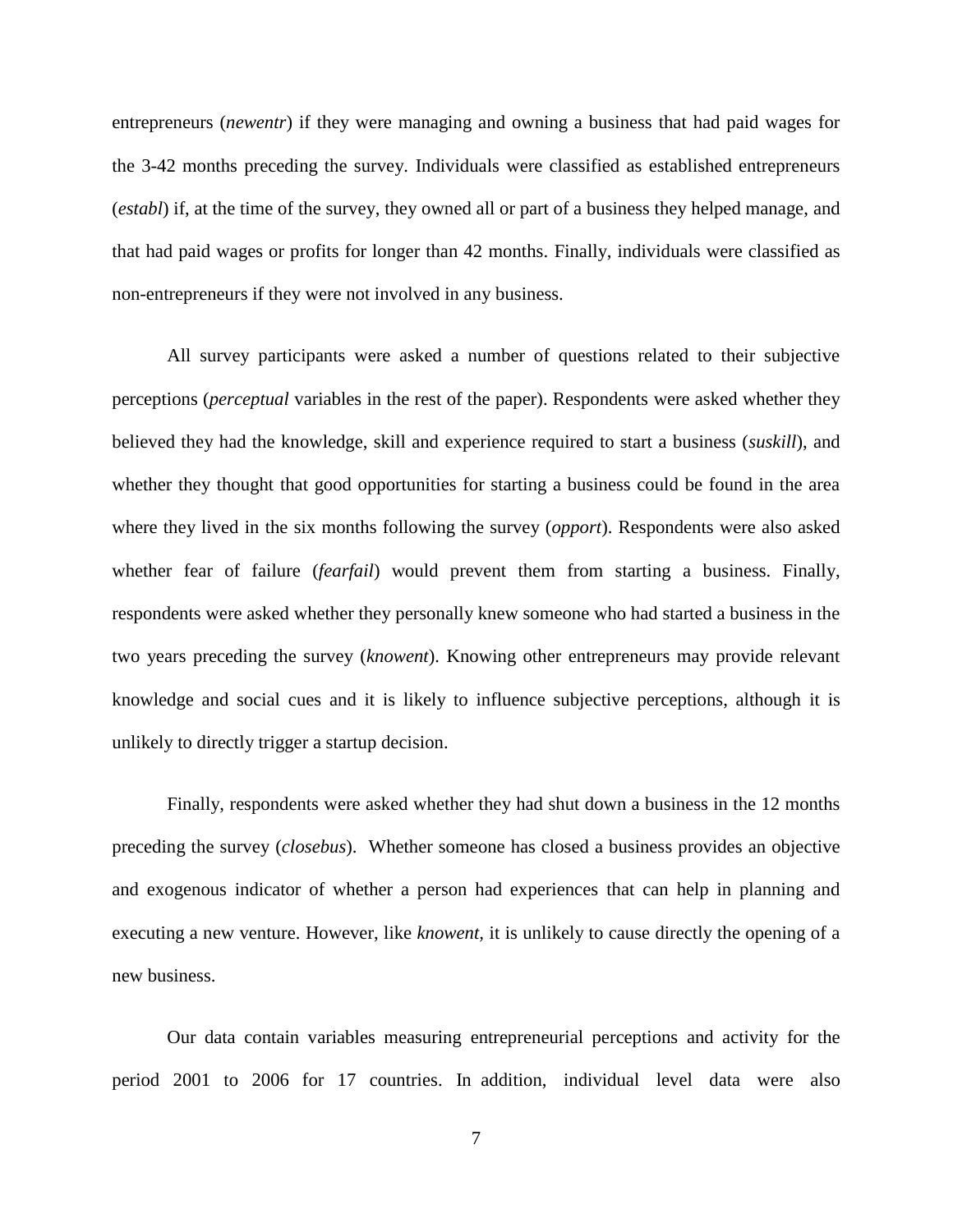available for work status, education level, and relative income group in some of these countries for 2001, 2002 and 2006. This information was harmonized to uniform scales across countries and years. A detailed description of all variables used in the paper is presented in the Appendix.

As mentioned earlier, previous studies addressing women's startup activity have been often limited by data availability. Our data, on the other hand, are exceptionally well suited for our purpose. By looking at differences in the probability that men and women will start a business (*nascent entrepreneurs*) rather than at differences in actual ownership rates we avoid confounding entry and survival effects. Also, by comparing nascent, new, established entrepreneurs and non-entrepreneurs we are able to capture how gender differences in business ownership come into place as the entrepreneurial process unfolds.

Some additional features of our data deserve highlighting. Previous studies addressing returns from startup activity that have included subjective variables, such as the perception of opportunities and of one's own skills, were based on experimental data with students (Camerer and Lovallo, 1999). When field data were available, previous studies had to rely on noticeably smaller samples of established business owners from just one country (Busenitz and Barney, 1997; Cooper et al., 1988). GEM data, on the other hand, allow us to compare entrepreneurial propensity, activity and business characteristics across countries. Moreover, our data allows us to calculate country specific rates of startup activity averaged over six years, hence limiting the influence of random fluctuations and business cycle effects. Finally, unlike most surveys, our data do not rely on the respondents' ex post explanations for their own decisions and, therefore, do not suffer from hindsight bias (Thaler 2000).

#### **IV. Descriptive findings**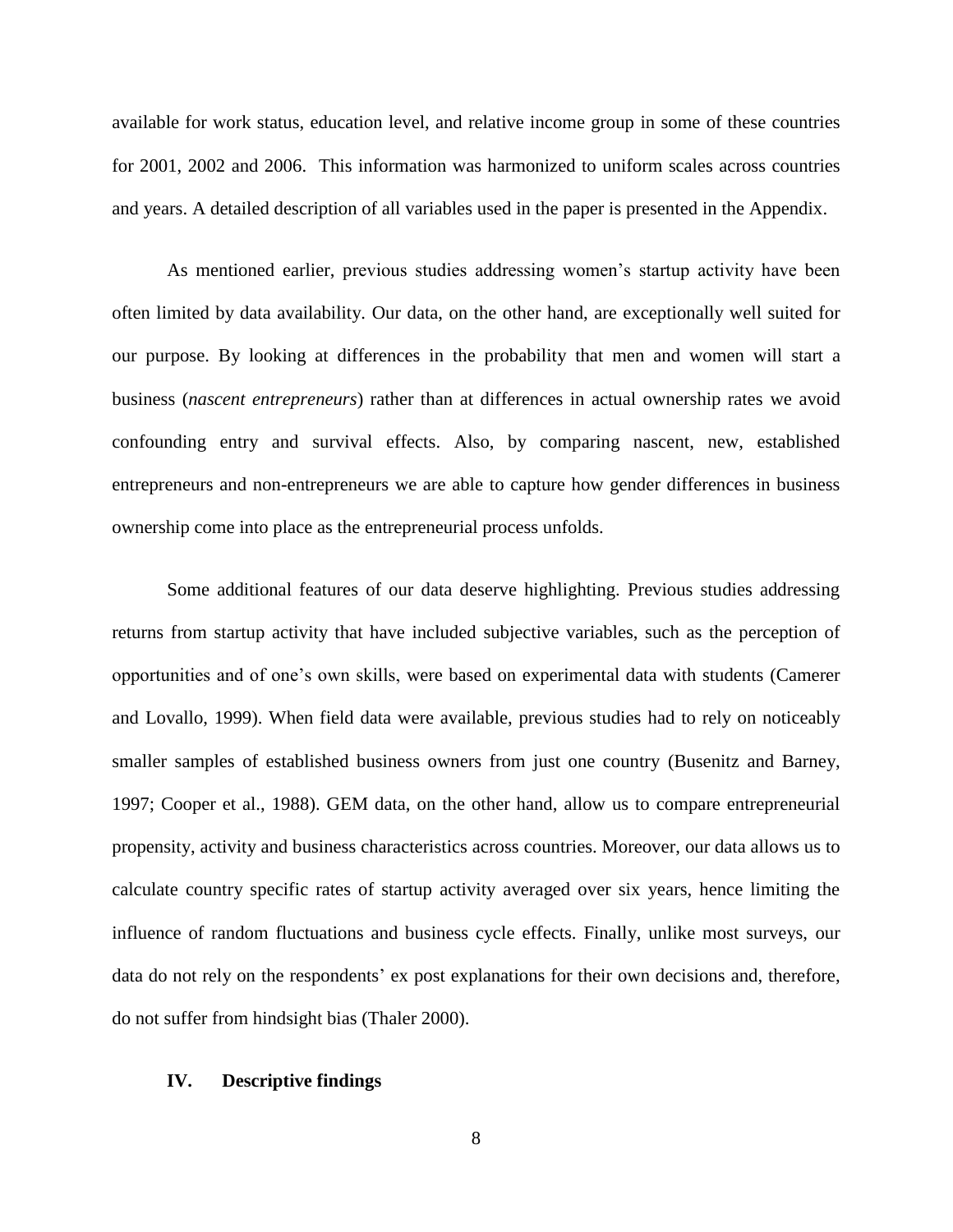Figure 1 illustrates the *entrepreneurial propensity* in each country by gender. In all 17 countries significantly more men than women are involved in starting a business and, on average, the ratio of men to women is 1.9. Countries vary with respect to the percentage of individuals involved in nascent entrepreneurship and the size of the corresponding gender gap.

#### $\leq$  Figure 1 about here  $>$

Not surprisingly, significant gender differences are also found in the average prevalence of male and female *established entrepreneurs*. On average, there are 2.15 men for every woman who qualifies as established entrepreneur. The ratio of established to nascent entrepreneurs over time may be used as a rough approximation of the average survival chances of nascent entrepreneurs in a country. Figure 2 shows that across countries and time, on average, the transition ratios of male and female entrepreneurs are almost identical.<sup>4</sup> Thus, it seems unlikely that the lower startup propensity of women be the result of lower chances of success. In fact, transition ratios suggest that the survival chances of women entrepreneurs are *higher* than those of men entrepreneurs in 6 of the 17 countries in our sample. In particular, comparing Figure 1 and 2, we see that the gender gap in nascent entrepreneurial activity in Spain, Norway, Japan and the Netherlands is larger than average, albeit women in these countries seem to have better chances of success than men. In summary, there seems to be no obvious relationship between survival chances and entry rates.

#### $\langle$  Figure 2 about here  $>$

1

<sup>4</sup>Clearly, this ratio is a valid proxy for survival only if both the prevalence of startup activity and the survival chances of new businesses are stable over time. Although this is a strong assumption, in this paper the problem is somewhat reduced because we consider six consecutive years of data thereby reducing business cycle effects.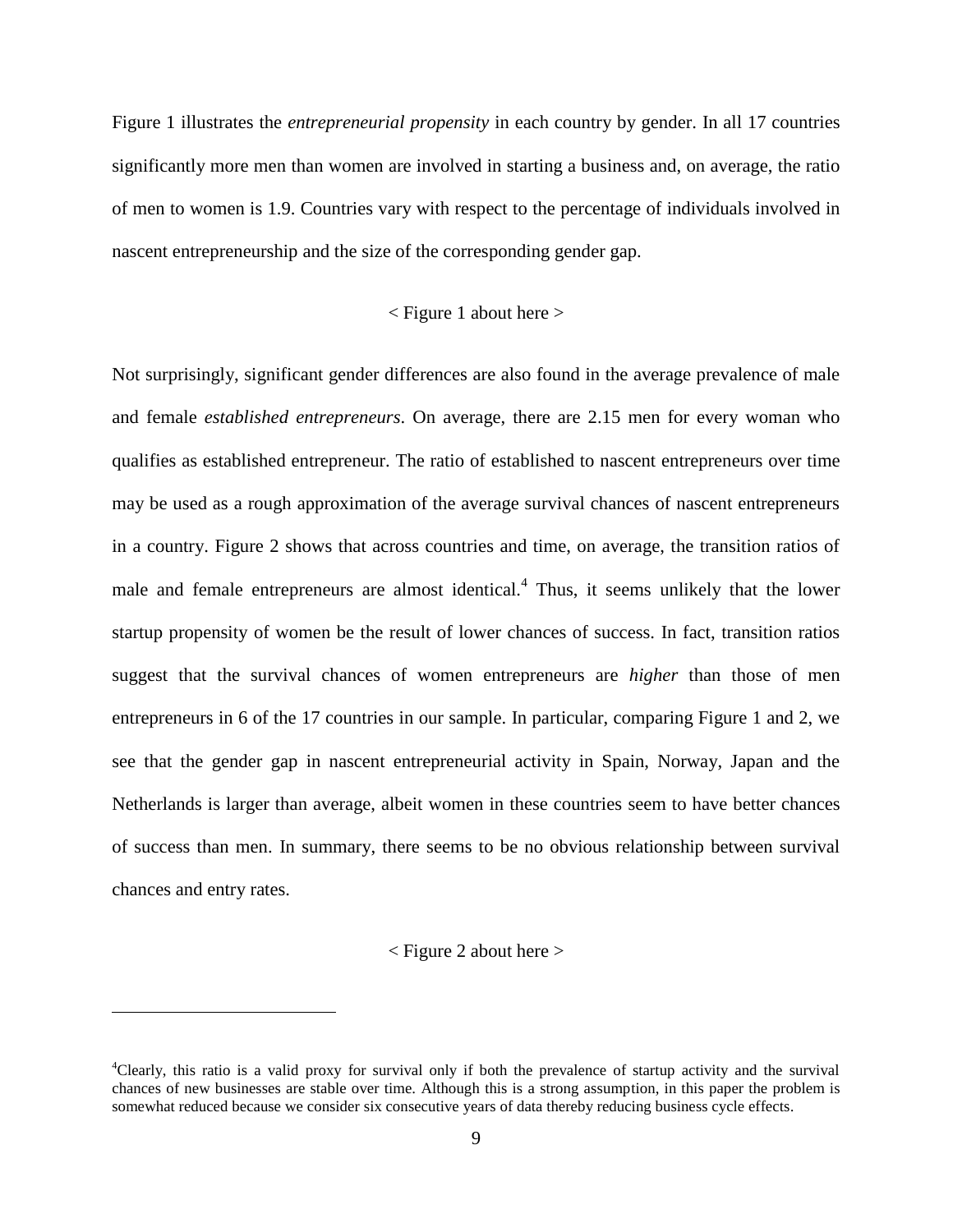Furthermore, employment figures for men and women across countries suggest that gender differences in entrepreneurial propensity cannot be attributed to differences in labor market participation. Figure 3 shows the percent of wage earners by gender across countries in our sample (i.e., men and women who hold a full or part time wage employment). In most countries, gender differences among wage earners are modest. In Ireland, Norway, Denmark, Sweden and Finland there are more women wage earners than men. The ratio of men to women wage earners is not significantly correlated with the gender ratios for nascent entrepreneurship (- 0.27,  $p = 0.30$  or with the survival chances of nascent entrepreneurs (0.14,  $p = 0.59$ ) across countries.

### $\langle$  Figure 3 about here  $>$

Our descriptive results, however, show pronounced gender difference in perceptual variables as summarized in Table 1. 58% of men believe to have sufficient knowledge, skills and experience to start a new business (*suskill*), compared to only 41% of women. This pronounced discrepancy could result from objective differences in entrepreneurial skills between men and women (Kepler and Shane, 2007) or from different cognitive styles (Bengtsson, 2005; Correll, 2001; Frederick, 2005).

#### < Table 1 about here >

Figure 4 illustrates the robustness of gender specific differences in entrepreneurial skill perceptions. In all 17 countries, men are significantly more confident in their entrepreneurial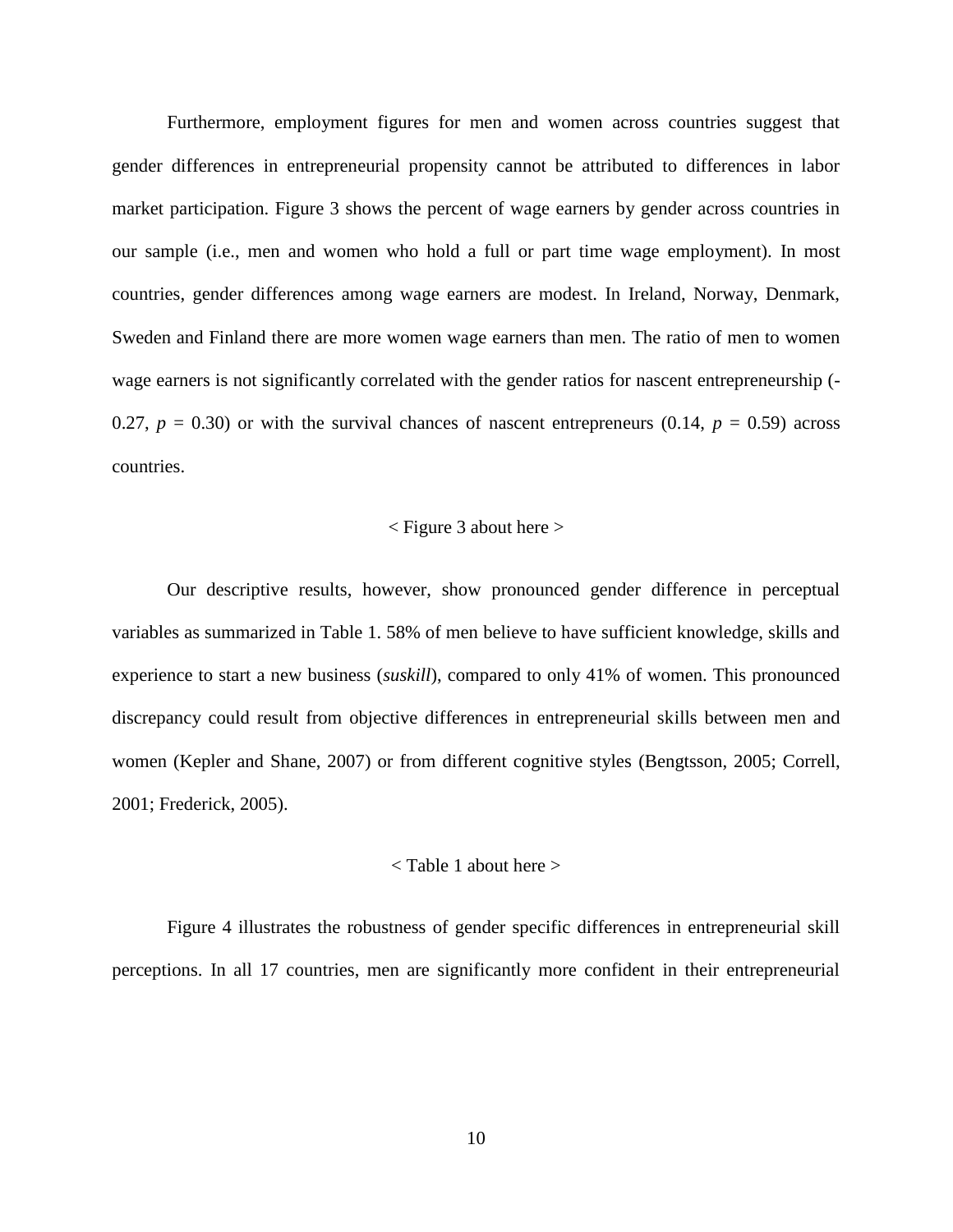skills than women, although the gender differences in *suskill* are more pronounced in some countries (e.g. the Netherlands) than in others (e.g. Norway).<sup>5</sup>

#### $\langle$  Figure 4 about here  $>$

Table 1 shows that highly significant gender differences are also found for the perception of opportunity *(opport)* and for fear of failure *(fearfail)*. 41% of men say that there will be good opportunities for starting a business in the area where they live in the six months following the surveys (*opport*), compared to only 33% of women. Differences in opportunity recognition are significant in all 17 countries, and could reflect different abilities of men and women in identifying business opportunities (Burke et al., 2000) or objectively worse business opportunities for women (Fischer et al., 1993). 33% of men say that fear of failure (*fearfail*) would prevent them from starting a business, compared to 40% of women, and women are more afraid of failure than men in 16 out of 17 countries, with Japan being the only exception. Differences in fear of failure are consistent with more pronounced degrees of loss aversion often observed among women (Dohmen et al., 2010, Wagner, 2004), but they could also reflect less favorable conditions for potential female entrepreneurs.

Finally, men are more likely than women to personally know someone who started a business (*knowent* - 43% men compared to 31% women). This pattern is highly significant in all 17 countries and suggests that men and women operate in different social networks and have

<u>.</u>

<sup>5</sup> Figure 4 also suggests that pronounced differences in *suskill* levels exist across countries regardless of gender. For example, 65% of Argentineans say they have sufficient skills to start a business, while only 16% of Japanese say so. These differences could result from objective skill differences or from institutional factors that make starting a business more (or less) difficult or promising in some countries than others (Baumol, 1990).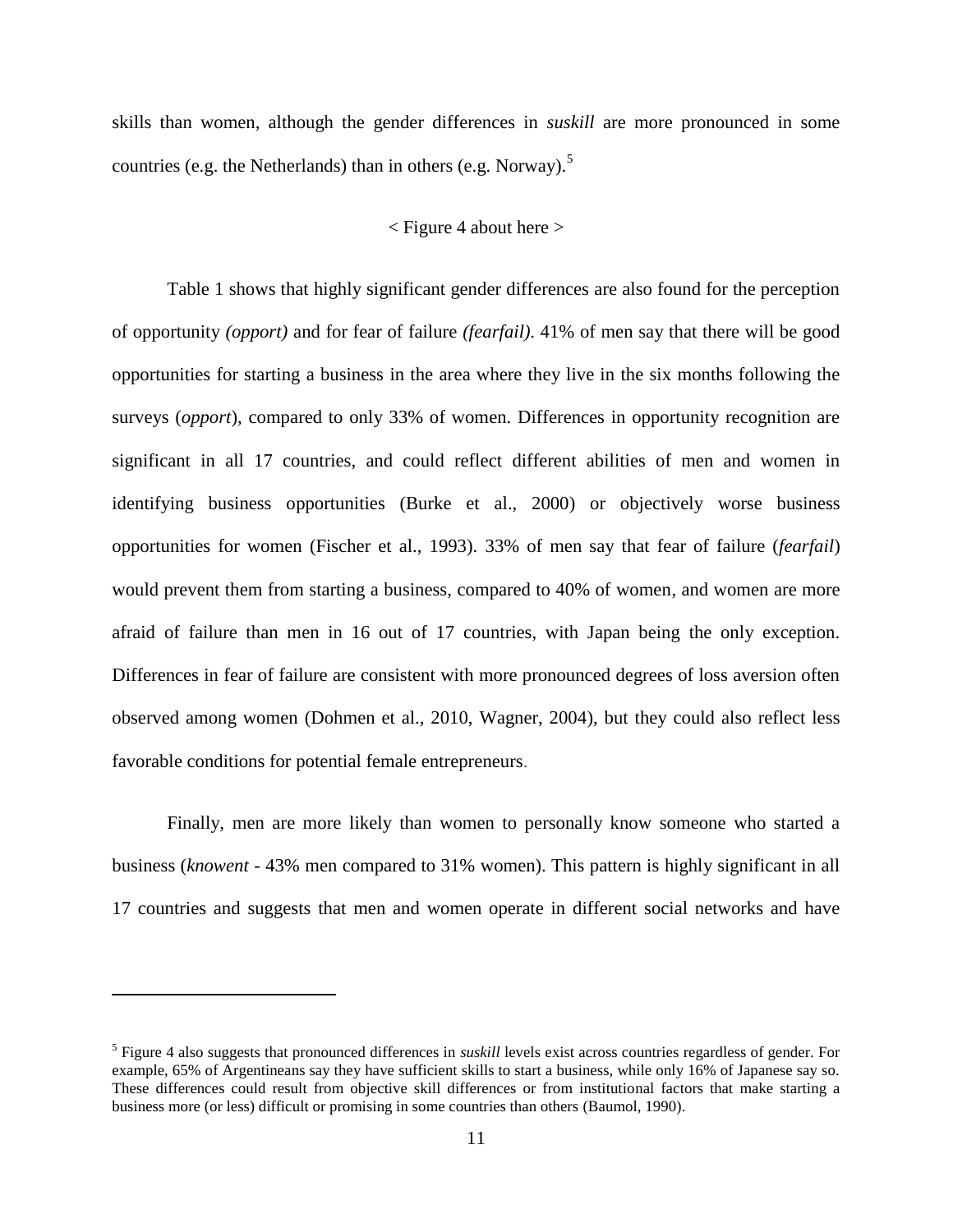different access to people who can act as entrepreneurial role models or provide them with information (Aldrich & Cliff, 2003).

To summarize, descriptive evidence from our data shows significant and systematic differences in entrepreneurial propensity across gender that are robust across countries and appear unrelated to gender differences in success rates or wage employment. This raises the question if fear of failure, having met other entrepreneurs, and subjective and possibly biased perceptions about one's own skills and opportunities may explain a part of the observed gender differences in startup activity.

### < Table 2 about here >

Table 2 shows the means of *suskill*, *opport*, *fearfail*, and *knowent* at different stages of the entrepreneurial process with respondents grouped by gender. Strong differences emerge between non-entrepreneurs and entrepreneurs as individuals in all stages of the entrepreneurial process are more confident in their entrepreneurial skills (*suskill*), more likely to see good business opportunities (*opport*) and to know other entrepreneurs (*knowent*), and less afraid of failure (*fearfail*) then non-entrepreneurs. The direction of causality between the variables in Table 1 and the actual starting of a business is, of course, not always clear. On the one hand, individual differences in perceptions can influence how attractive a decision alternative appears and hence how likely it will be pursued. On the other hand, once individuals have made a decision, some of their perceptions may change as a result of various factors including learning by doing, new information, or self-justification of their own behavior. Consequently, the perceptual variables in our study could be endogenous. Unfortunately, our data do not allow us to follow individuals over time. However, they do allow us to compare people involved in different stages of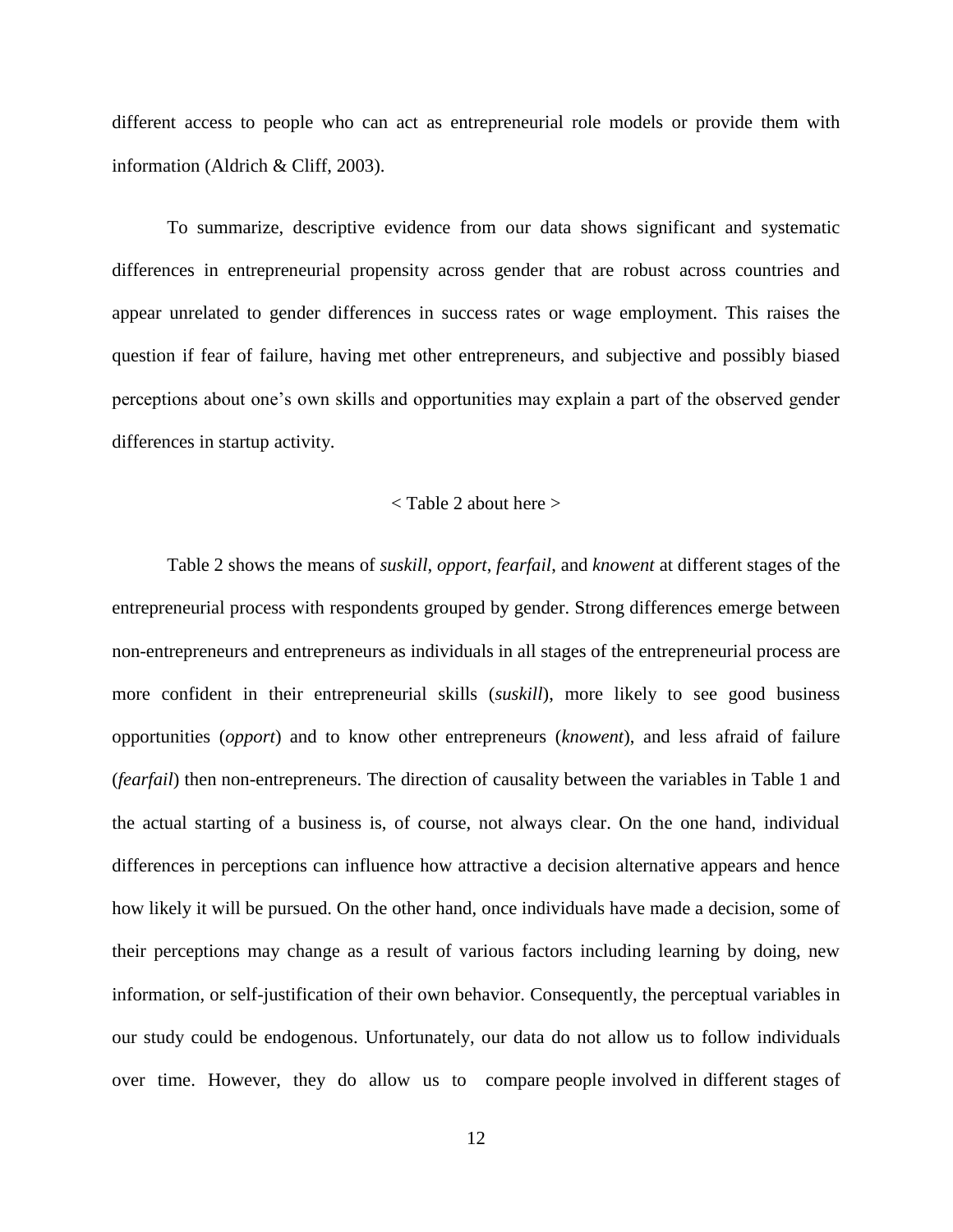the entrepreneurial process and to use appropriate econometric techniques that can test and correct for the potential endogeneity of these variables.

#### **V. Startup decisions and perceptual variables**

#### **Startup decisions**

1

To begin our analysis of why women are less likely to start a business, we run three probit models on nascent entrepreneurship (*nascent*) to investigate changes in the coefficient of the gender dummy resulting from a stepwise inclusion of socio-economic characteristics and subjective variables for each respondent. Significance levels in all our models are calculated via a robust covariance matrix of the parameter estimates using the sandwich estimation procedure (White, 1982). <sup>6</sup> Results are reported in Table 3.

#### < Table 3 about here >

Model 1 includes only the gender dummy and a constant. The estimated effect of being female is -0.32 and highly significant. Model 2 adds age, education, work status, household income and whether the respondent shut down a business in the 12 months preceding the survey. The log-likelihood improves significantly compared to Model 1 and the gender gap slightly decreases to -0.29, but remains highly significant. This result supports finding by Blanchflower (2004), and Devine (1994a, 1994b), among others, showing that these variables are important for startup decisions. However, it expands upon them by showing that these variables explain only a

<sup>&</sup>lt;sup>6</sup> The sandwich estimation procedure has the desirable property of yielding asymptotically consistent covariance standard error estimates that are independent from distributional assumption. The large sample size in our study makes robust covariance estimates particularly attractive (Kauermann and Carroll, 2001).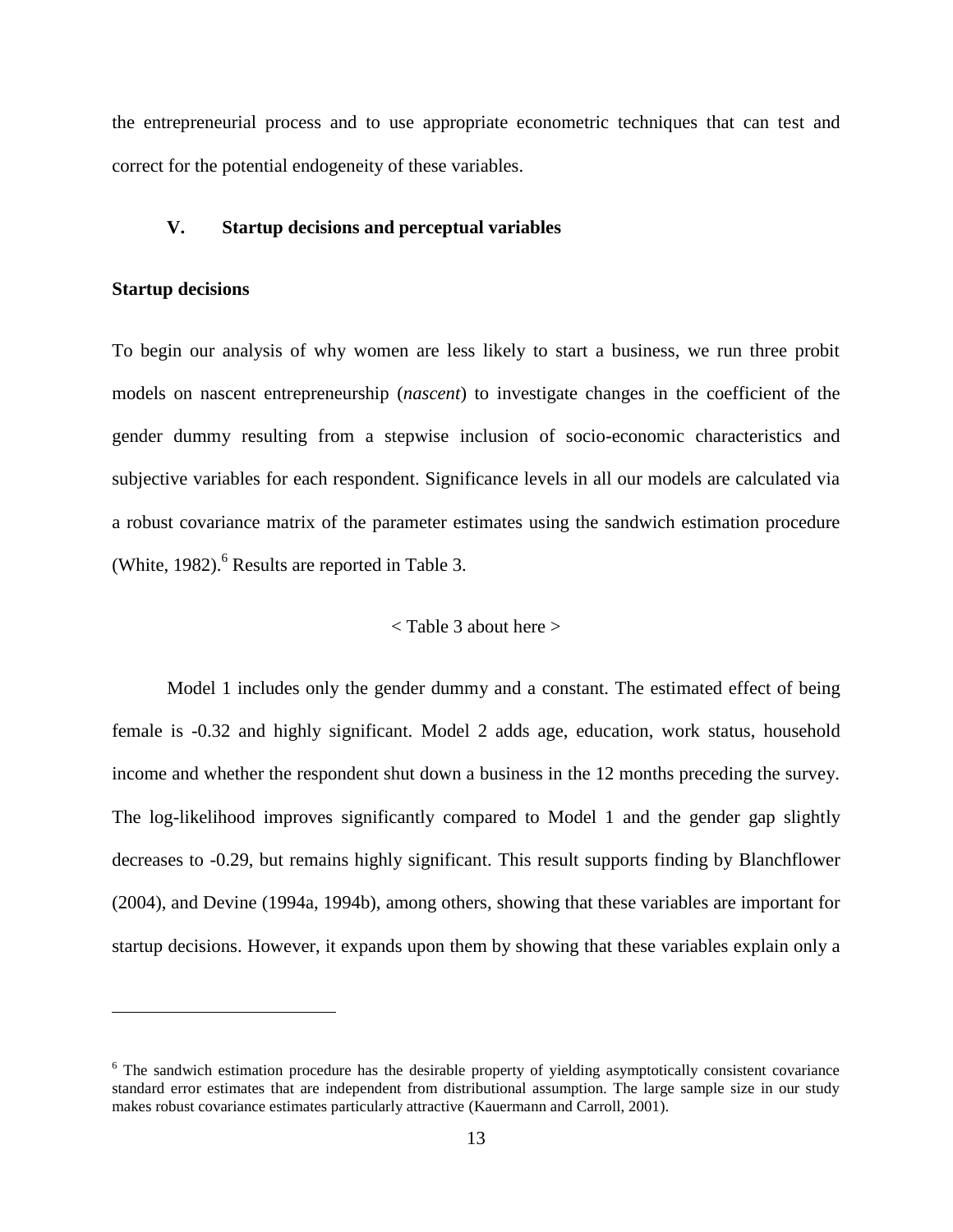relatively small portion of the gender gap in startup propensity. Model 3 includes the potentially endogenous variables *suskill*, *opport*, *fearfail* and *knowent.* The gender gap in model 3 decreases to -0.14, less than half the effect in Model 2, but remains still highly significant. As expected, fear of failure (*fearfail*) is negatively correlated with starting a business, while sufficient skill perceptions (*suskill*), personally knowing another nascent entrepreneur (*knowent*) and the perception of good business opportunities (*opport*) are positively correlated with startup activity. *Suskill* is the variable with the strongest correlation to nascent entrepreneurship (coefficient value 0.84), followed by opportunity perceptions (coefficient value 0.39). These results confirm earlier findings that perceptual variables are highly correlated with entrepreneurial propensity (Koellinger et al. 2007) and suggest that perceptual differences help to explain the gender gap. As expected, having previous entrepreneurial experience (*closebus)* has a positive and highly significant effect in both models.

#### **Differences in perceptual variables**

To check the robustness of our descriptive findings that gender differences exist in perceptual variables, we ran two probit models on each of the perceptual variables *suskill*, *fearfail*, *opport* and *knowent*. The first model include all individual level observations and gender, household income, education, work status, age, entrepreneurial experience, year and country dummies as regressors. The second model also includes the potentially endogenous entrepreneurial activity variables. Table 4 shows our results which support the descriptive findings. In all eight models, the gender difference remains highly significant. Hence, gender differences in these four variables are important and are not explained by observed differences in socio-economic variables or entrepreneurial experience.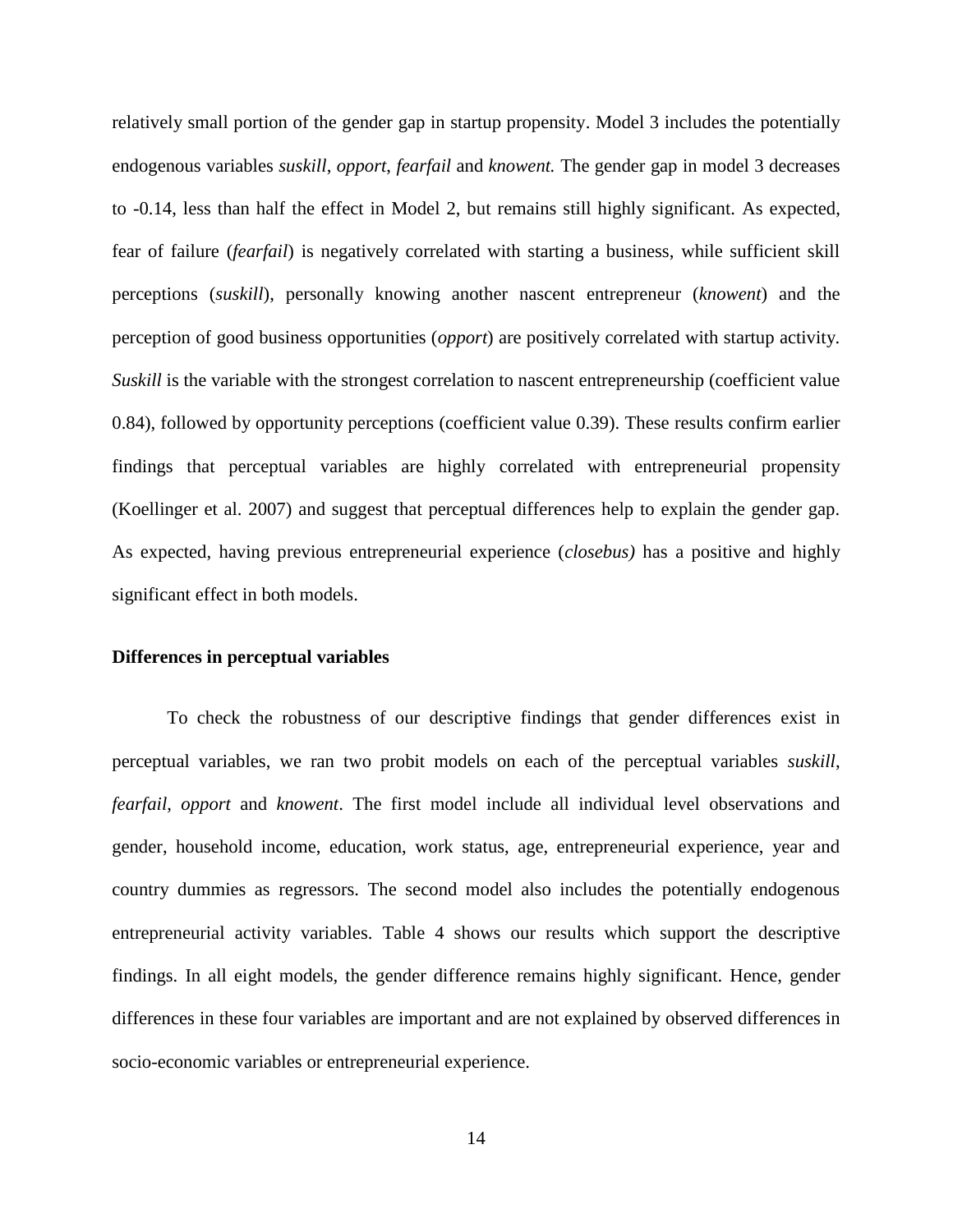#### < Table 4 about here >

Of course, differences in the type of business men and women start may lead to gender differences in perceptions. Indeed, Table A3 in the appendix shows significant differences in the distribution of male and female nascent entrepreneurs across sectors. For example, consistently with findings by Bates (1995) and Du Reitz and Henrekson (2000), men are overrepresented in mining, construction and business services, while women are overrepresented in retail, hotels, restaurants and health, education and social services. To investigate this possibility we ran additional probit models on *suskill*, *fearfail*, *opport* and *knowent* among the sample of nascent entrepreneurs, using gender, income, education, working status, age, previous start-up experience and *sector* of start-up activity as regressors.

Table 5 shows that even after controlling for these factors, women nascent entrepreneurs are still significantly less likely than men to think they have sufficient entrepreneurial skills (*suskill*). In addition, they are still more afraid of failure (*fearfail*) and less likely to know another nascent entrepreneur (*knowent*) than men. The only difference across gender explained by controlling for the type of business started is that in opportunity perceptions (*opport*). This suggests that gender differences in opportunity perceptions do not stem from subjective perceptions but, rather, from objective differences in the sectors where men and women start their businesses.

#### < Table 5 about here >

To summarize, we find gender differences in *suskill*, *fearfail* and *knowent* to be highly significant and not attributable to socio-economic differences or the type of business started. The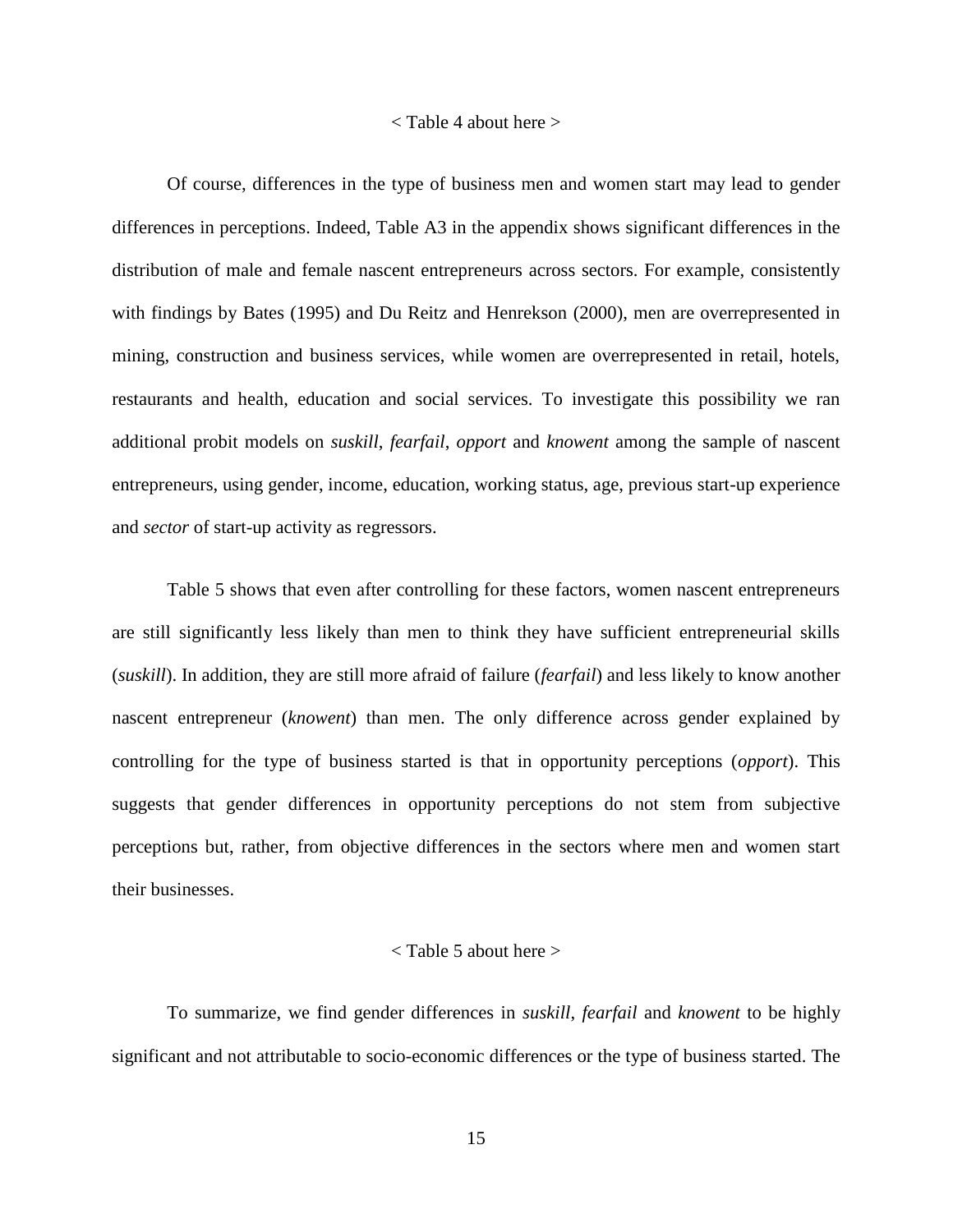latter, however, seems to explain gender differences in *opport*.

#### **VI. Explaining the gender gap in entrepreneurial propensity**

To address the potential endogeneity of *suskill*, *fearfail, opport* and *knowent* in the decision to start a business, as well as potential biases from unobserved variables, we introduce instrumental variables in the recursive, simultaneous-equations bivariate probit model suggested by Evans and Schwab (1995) and Greene (1998; 2003, p. 715). Thus, we run four alternative models. In each of these models, the two dependent variables are  $y<sub>I</sub> = nascent$  entrepreneurship and one of the four perceptual variables. In other words, *y<sup>2</sup>* is either *suskill, fearfail, opport* or *knowent*. From these alternative models, however, we report below only the results for the one where  $y_2 =$  *suskill* since this was the only perceptual variable to yield an insignificant gender dummy in the equation for nascent entrepreneurship. This is consistent with the findings in Table 3 that showed the highest positive correlation between nascent entrepreneurship and *suskill* out of all variables included in the model. The other three perceptual variables were included in different specifications of the model as robustness checks and, although it did not disappear, the gender effect did become smaller in all these model specifications.

Using *suskill,* we are interested in

$$
Pr[nascent = 1, suskill = 1 | x_1, x_2] = \Phi_2(\beta_1 x_1 + \gamma_2, \beta_2 x_2, \rho)
$$

where  $\Phi_2$  is the bivariate normal cdf and  $\rho$  is the covariance of the error terms from estimating  $Pr[nascent = 1 | x_1, suskill]$  and  $Pr[suskill = 1 | x_2]$ . The independent variables in the model are  $z_1$  $=$  *constant*,  $z_2$  = *gender*,  $z_3$  = *household income*,  $z_4$  = *education*,  $z_5$  = *work status*,  $z_6$  = *age*,  $z_7$  =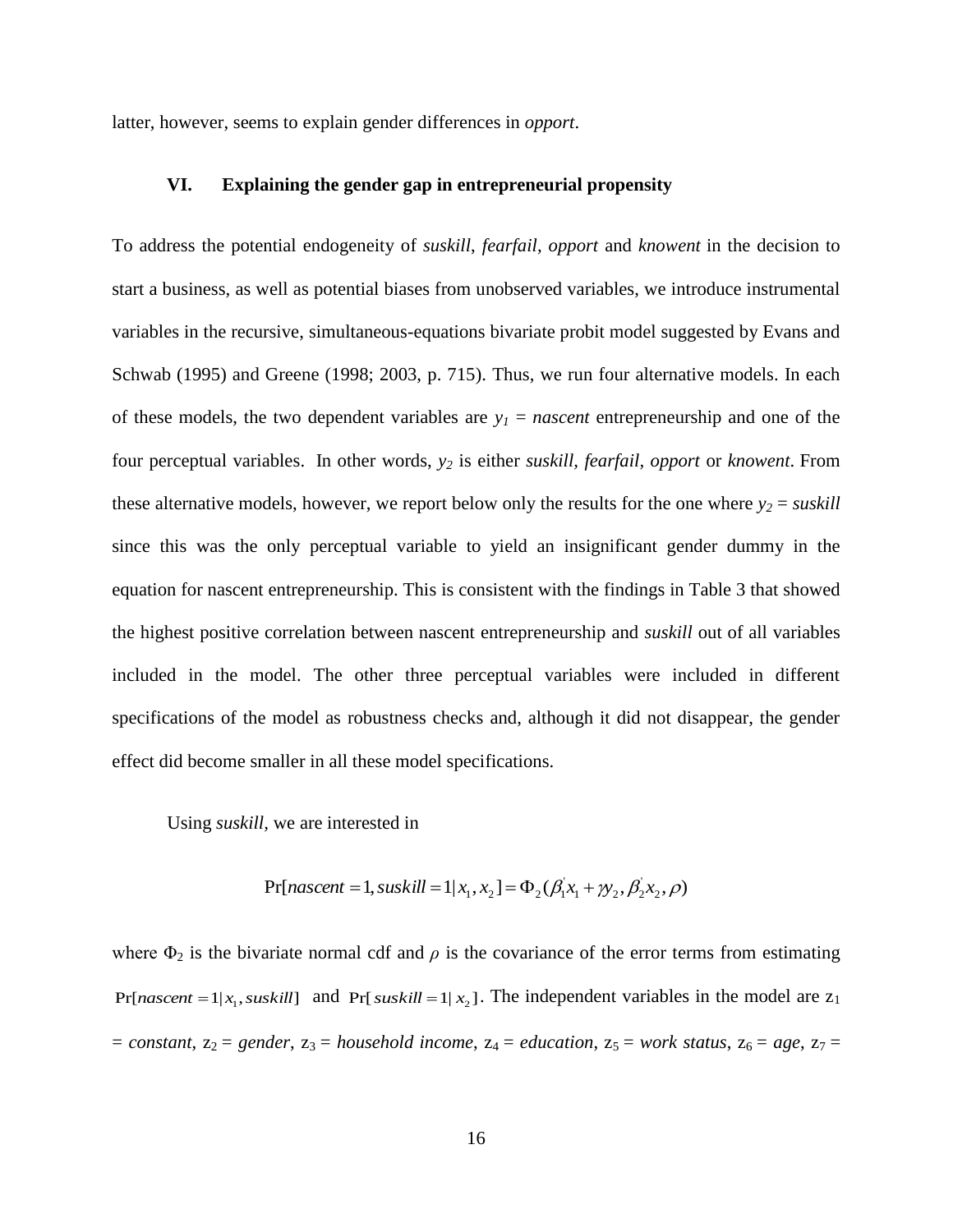*fearfail*,  $z_8 =$  *opport*,  $z_9 =$  *knowent*,  $z_{10} =$  *closebus*. The regressor vectors are

$$
x_1 = z_1
$$
,  $z_2$ ,  $z_3$ ,  $z_4$ ,  $z_5$ ,  $z_6$ ,  $z_7$ ,  $z_8$  and  $x_2 = z_1$ ,  $z_2$ ,  $z_3$ ,  $z_4$ ,  $z_5$ ,  $z_6$ ,  $z_7$ ,  $z_8$ ,  $z_9$ ,  $z_{10}$ .

This model has a number of desirable properties. First, in the bivariate probit model proposed above, the simultaneity of *nascent* and *suskill* can be ignored in formulating the likelihood function. Hence, the standard bivariate probit estimation procedure can be used (Greene, 1998; 2003, p. 715). Second, the model allows a rigorous test for the presence of unobserved factors influencing both *nascent* and *suskill* simultaneously by allowing the error terms of both equations to be correlated and by estimating the covariance of these error terms.<sup>7</sup> If no unobserved factor influencing both variables exist, the error terms in both equations should not be correlated,  $\rho = 0$ , and vice versa. The hypothesis that  $\rho = 0$  can be evaluated with a Wald test. The bivariate probit model consistently estimates the coefficients of the regressors even if  $\rho \neq 0$ , thereby avoiding the omitted variable bias that single equation probit models would suffer from in this case.

The bivariate probit equation system is identified if at least one variable in  $x_1$  is not contained in  $x_2$  (Evans and Schwab, 1995). We use two instrumental variables in  $x_2$  that, as mentioned in section 3, are likely to influence *suskill* without having a direct effect on *nascent*, namely *knowent* and *closebus*. A formal test of the quality of *knowent* and *closebus* as instruments requires that (1) they be correlated with *suskill* and (2) they be not correlated with the error term of  $Pr[*nascent* = 1 | x<sub>1</sub>]$ . The results reported in Table 6 show highly significant

<u>.</u>

 $<sup>7</sup>$  This aspect of the model is similar in spirit to seemingly unrelated regression (SUR) for continuous dependent</sup> variables.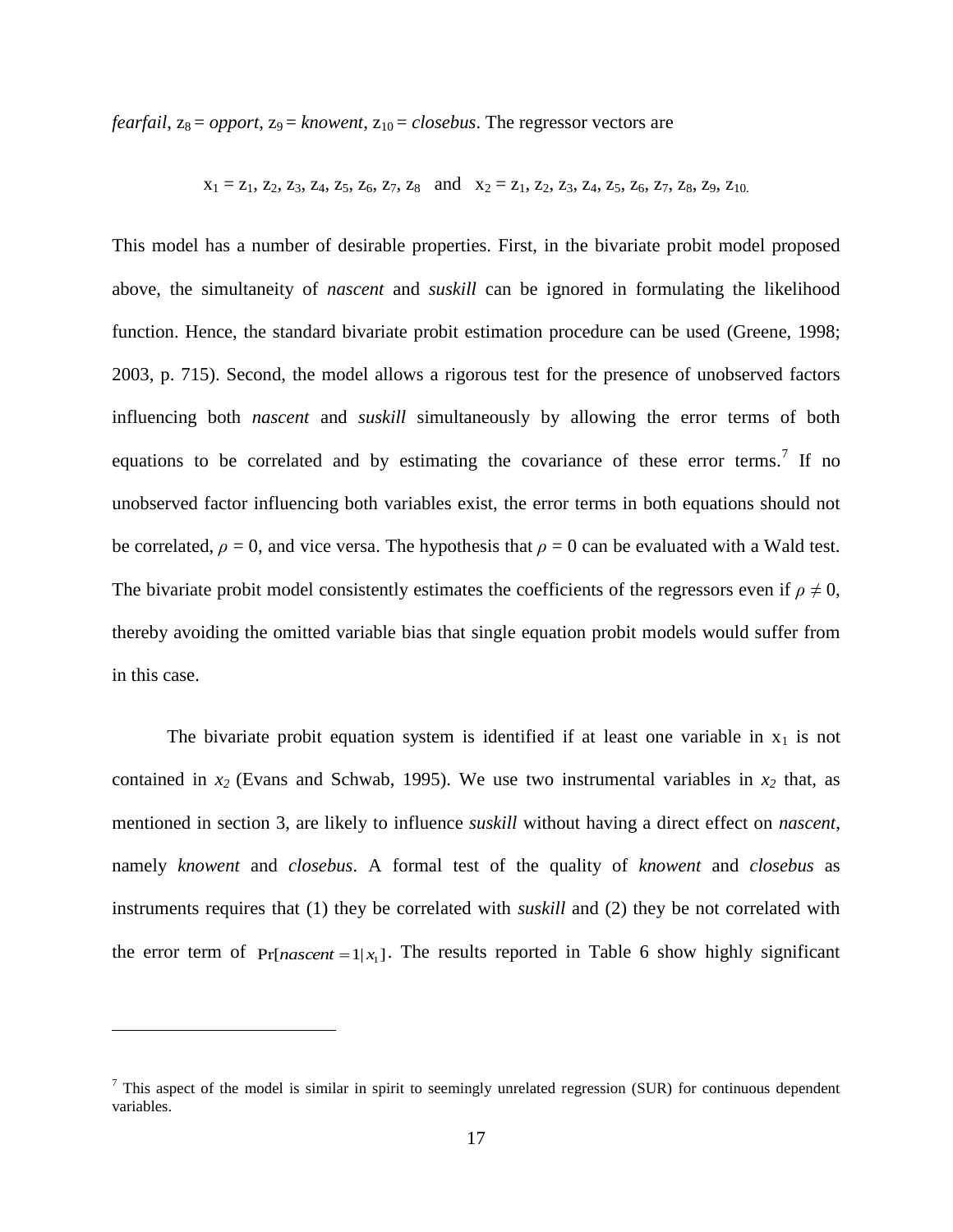coefficients when regressing *closebus* and *knowent* on *suskill*. In addition, an identically specified single equation probit model that estimates  $Pr[suskill = 1 | x_2]$  yields the highly significant coefficients of 0.52 for *knowent* and 0.8 for *closebus*. Hence, the first requirement is easily passed. To test for the second requirement, we estimate the single equation probit model for  $Pr[*nascent* = 1 | x<sub>1</sub>].$  The correlation of the error term is 0.04 with *knowent* and 0.02 with *closebus*. Given the large size of our sample, these small correlations are still significant. Nonetheless, their coefficients can be viewed as evidence that both variables are reasonably good instruments for our purpose.

#### < Table 6 about here >

Turning to Table 6, we see that, as indicated by the coefficients of the female dummy in the top row, the gender gap among nascent entrepreneurs (*nascent*) completely disappears (i.e. the gender dummy in the left column is 0), while a significant gender gap in sufficient skill perceptions (*suskill*) remains (i.e. the gender dummy in the right column is -0.31 and highly significant). That is, the model explains the gender difference in entrepreneurial propensity, while gender differences in self-perception of entrepreneurial skills remain robust. This suggests that women are less likely to think they have sufficient entrepreneurial skills even *after* controlling for observed and unobserved heterogeneity as well as for the potential endogeneity of *suskill*. Thus, gender differences in *suskill* cannot be explained by unobserved qualifications of men and women such as holding a business degree. They cannot even be explained by the startup activities of men and women and the endogeneity of *suskill*. Thus, the fact that *suskill* has the highest positive coefficient of all included dummy variables in the equation on *nascent,* suggests that gender-differences in cognitive styles influence and ultimately help to explain the gender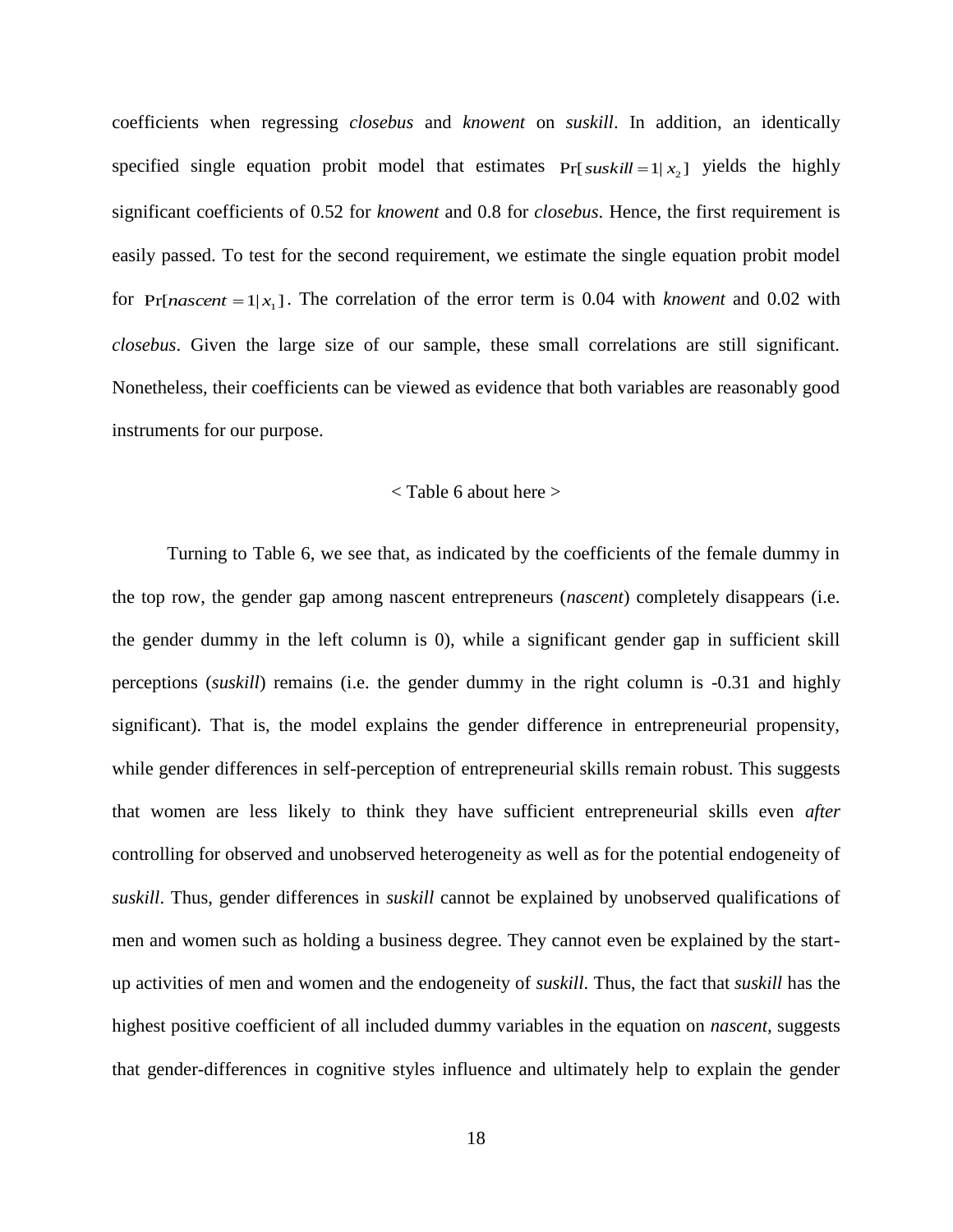gap in start-up propensity.<sup>8</sup>

<u>.</u>

The results in Table 6 suggest that perceptual variables help in explaining the gender gap in startup activity, and show that the latter completely disappears if we control for unobserved heterogeneity that influences *suskill* and *nascent* simultaneously. Thus, *suskill* is confirmed to be a very important component of the gender gap in entrepreneurial propensity and unobserved heterogeneity is shown to explain almost 50% of it. This warrants some further interpretation of ρ, the correlation of the error terms of both equations, which is significant and negative (-0.63). The negative sign of ρ indicates that unobserved variables have a joint effect on sufficient skill perceptions and start-up activity albeit in opposite directions.<sup>9</sup>

A possible interpretation of this finding is that ρ accounts for the ambiguous effect of skills on entrepreneurial propensity. Having high skills raises potential productivity in both selfemployment and paid employment. Roessler and Koellinger (2009) formalize this argument and show that occupational choice ultimately depends on endogenous opportunity costs (i.e. the best available wage offer one receives, which depends on the characteristics of all individuals in the

<sup>8</sup> Our robustness checks that used *knowent, fearfail* and *opport* as potentially endogenous variables showed that we cannot reject the endogeneity of *knowent* and *fearfail*. However, this is not a problem for the interpretation of our results because *closebus* turns out to be a valid instrument for both variables and the regression results support our main story: Gender differences in *knowent* and *fearfail* remain highly significant and help to explain the gender gap in entrepreneurial activity, although not as strongly as gender differences in *suskill*. The Wald test rejected the endogeneity of *opport*.

<sup>9</sup> We ran various additional regressions to check the robustness of these results, including separate models for men and women, country-specific models, and models that excluded income and work status which are potentially endogenous. All additional estimations yield qualitatively identical results.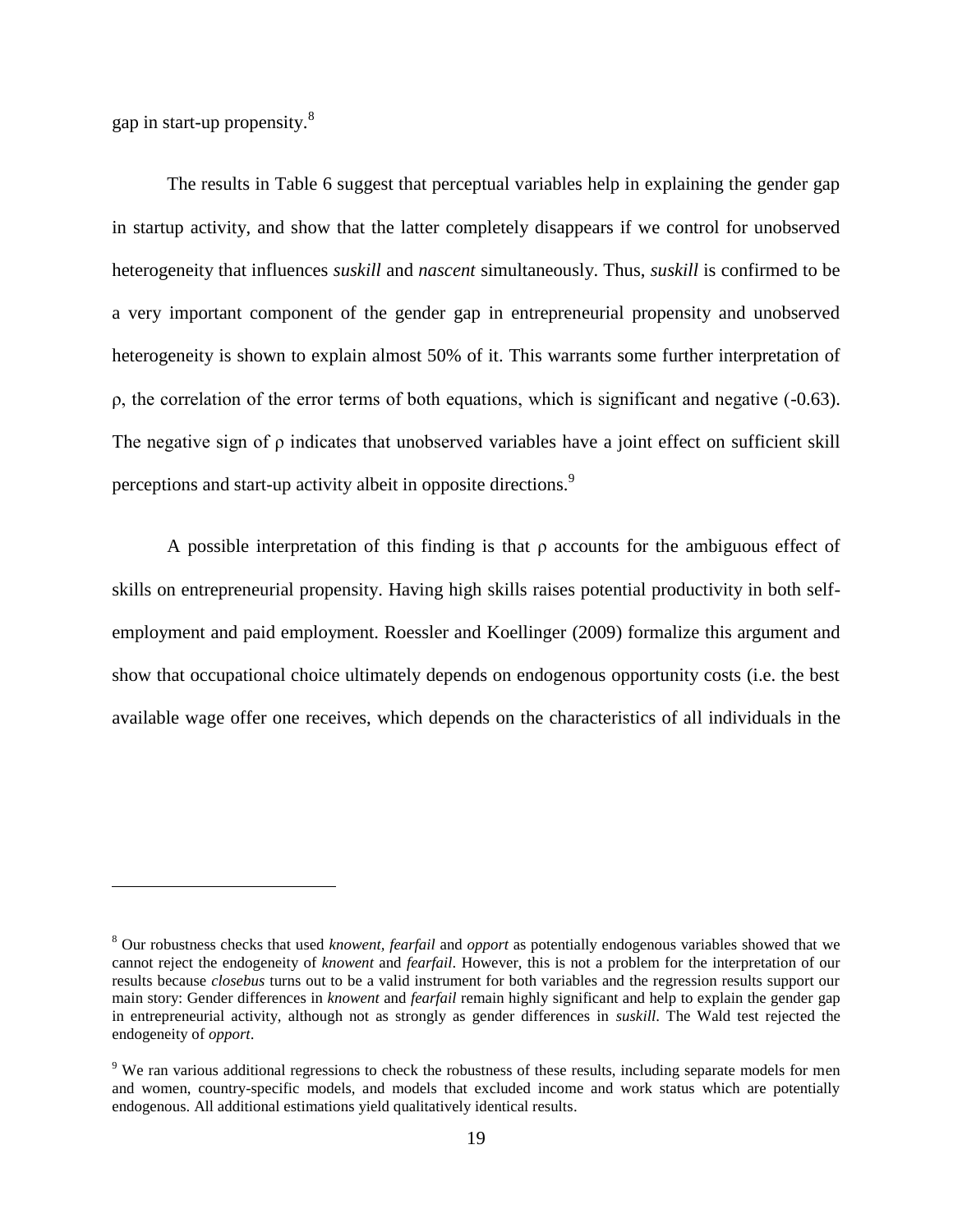labor market) and that there is typically no simple sorting of people into entrepreneurship based on skills alone.<sup>10</sup>

The finding that the gender gap in entrepreneurial propensity disappears in Table 6 (controlling for ρ) suggests that this may be the case because men and women have in fact different unobserved characteristics (e.g. more men holding business degrees than women), or because the opportunity costs of starting a business differ for men and women even *if* they have identical qualifications and talents. For example, because of a glass ceiling in established firms, highly qualified women could be more likely to start a business than their male counterparts. Similarly, because of lower average wealth, women with low labor market qualifications could be less likely to start a business than their male counterparts. Finally, and possibly most importantly, different gender roles in the household could generate different opportunity costs to startup activities for men and women with otherwise equal qualifications. Thus, our results show that arguments along these lines are an important part of the gender gap in entrepreneurial propensity. Unfortunately, our data do not allow us to observe and estimate the importance of these effects directly.

We also estimate the simultaneous bivariate probit model from Table 6 for every country separately to investigate country heterogeneity. Our primary interest is in establishing to what extent gender differences in perceptions are robust across countries and to explore country

<u>.</u>

 $10$  Skills can influence significantly the opportunity costs of starting a business. For example, people with high intelligence, entrepreneurial talent or holding a business degree will tend to get more attractive job offers than people who don't. At the same time, these characteristics should correlate positively with an individual's perception of having sufficient skills to start a business. In this scenario, individuals may not become entrepreneurs although they believe to have the skills to do so. In an alternative, obstacles faced in the job market (discrimination, lack of education, etc.) reduce the opportunity costs of self-employment. However, they should also reduce one's own skill perceptions. In this scenario, individuals start a business although they do not believe to have the skills to do so.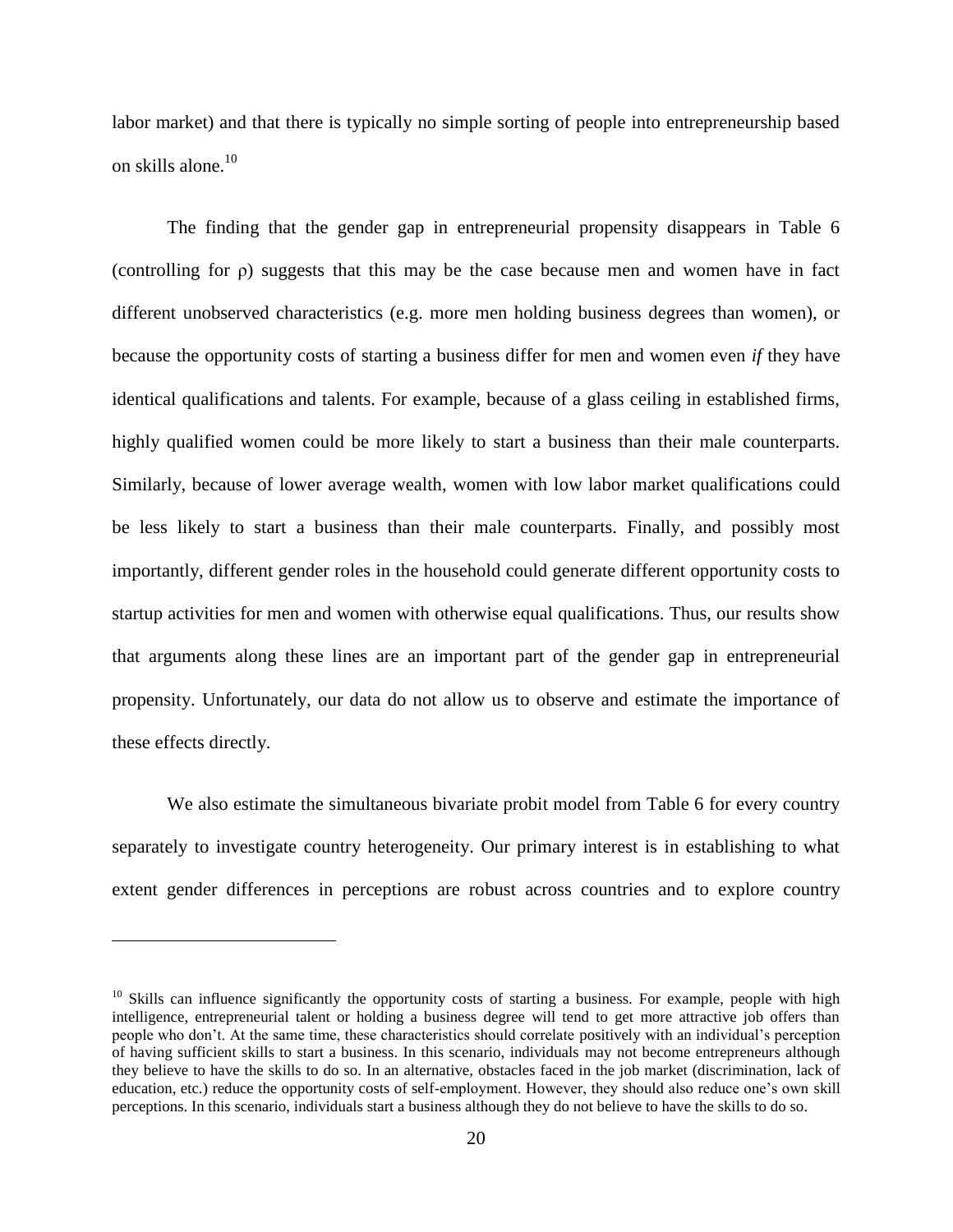specific gender differences in entrepreneurial propensity. Our results are summarized in Table 7. In all 17 countries, women are less likely to believe in their entrepreneurial skills even after controlling for socio-economic differences, entrepreneurial activity and unobserved heterogeneity. This suggests that gender differences in perceptions are a phenomenon that consistently appears across countries and cultures.

The gender gap in entrepreneurial activity becomes insignificant in 11 out of 17 countries. Women are still less likely to start a business than men in Ireland, Italy, Japan and Norway. However, the results also suggest that women would be *more* likely to start a business than men in Germany and Sweden, were they identical to men in their socio-economic background and perceptions. A possible reason for this heterogeneity is that women across countries have different preferences for self-employment, which may depend on culture and institutional differences. This is consistent with existing literature showing that, although women (and men) tend to react to the same set of variables, the intensity and direction of these reactions are influenced by country specific characteristics (Blanchflower 2004; Minniti and Nardone 2007).

#### < Table 7 about here >

#### **VII. Conclusion**

Up to date, research has established that women's businesses are concentrated in specific sectors, use lower amounts of startup capital and tend to grow less. However, even after correcting for these factors, across countries, women own significantly fewer businesses than men. We show that this gap is due primarily to the lower propensity of women to start businesses rather than to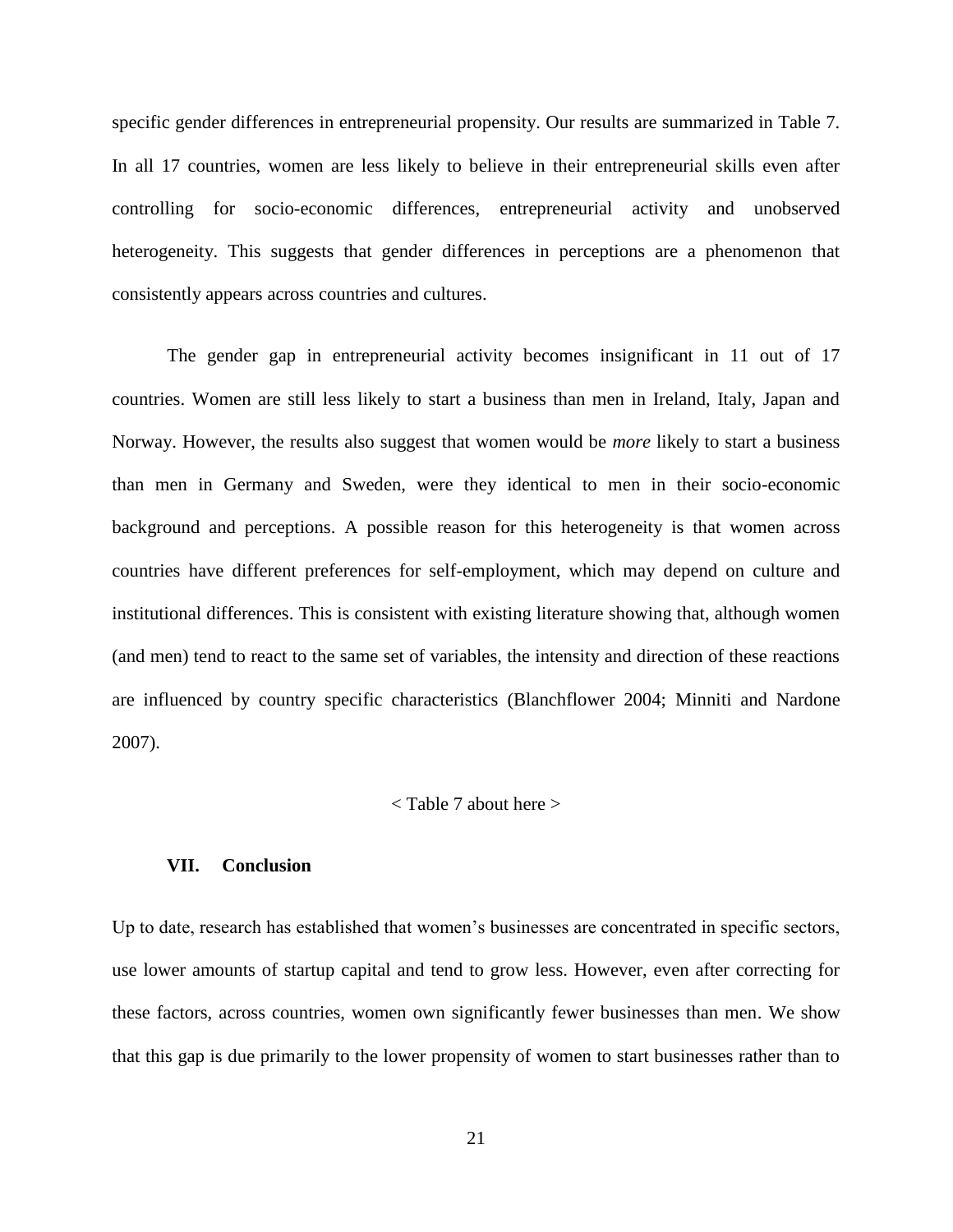different survival chances across genders. We also identify a variety of factors that contribute towards, and ultimately explain, this gap.

First, a significant portion of the gender gap in entrepreneurial propensity is explained by subjective perceptions whereas socio-economic variables appear to play a smaller role. In fact, when perceptual variables are considered, the explanatory powers of age, education, work status, and household income decrease or disappear completely, suggesting that these variables may influence startup decisions primarily because of their influence on perceptions. Among subjective perceptions, belief in one's own skills and fear of failure emerge as particularly significant. On average, women are more afraid of failure and less confident in their entrepreneurial skills than men. Women are also significantly less likely to know other entrepreneurs then men are. The combination of higher fear of failure, lower exposure to other entrepreneurs, and lower entrepreneurial self-confidence reduce women's propensity to start businesses. Gender differences in these perceptual variables are highly significant and not explained by observed socio-economic differences or by self-selection into different sectors.

Second, having started a business and the perception of one's own skills are significantly influenced by a common set of unobserved factors explaining about 50 percent of the gap in startup activity. Our results show that the latter disappears entirely when unobserved heterogeneity that influences both variables is controlled for. Importantly, these unobserved factors influence startup propensity and belief in one's own skills in opposite directions. Unfortunately, we have no direct evidence of what these factors may be. One possible explanation rests on gender differences in the opportunity costs of *starting* a business or in entrepreneurial skills unobserved in our dataset such as holding a business degree or being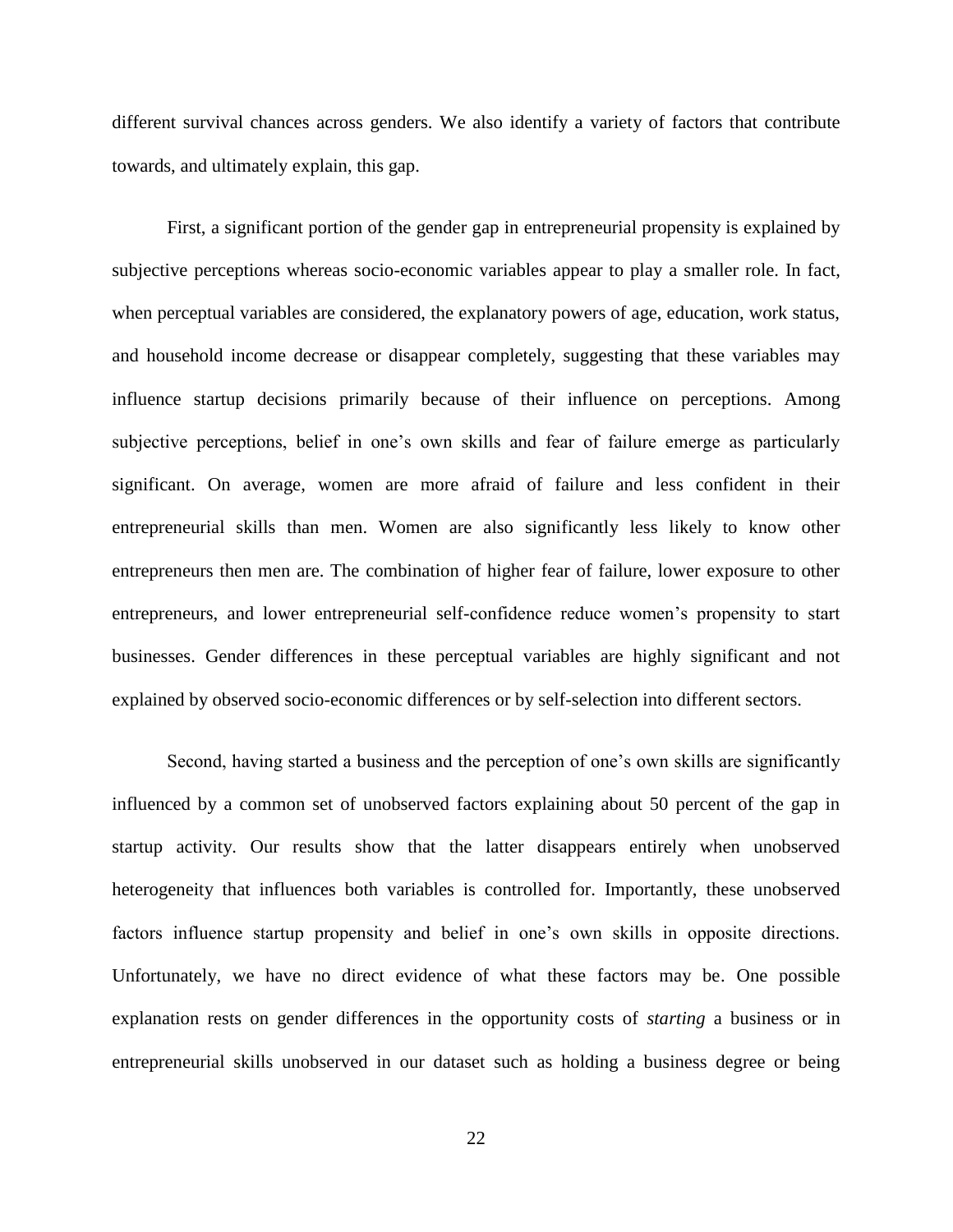interested in business-related matters. An additional (and complementary) explanation rests on gender differences in the opportunity costs of *running* a business. Among them are asymmetries in labor market opportunities and differences in the division of labor within households, which gives women a higher incentive to remain out of the labor force or seek wage employment.

In summary, our results suggest that men and women perceive the world around them with "different eyes". These differences in cognitive processes and perceptions influence the decision to start a business and contribute towards explaining the gender gap in entrepreneurial activity. Noticeably, these factors have a universal effect, although, of course, their relative importance varies significantly across countries due to differences in underlying conditions that further encourage or deter women from entering self-employment.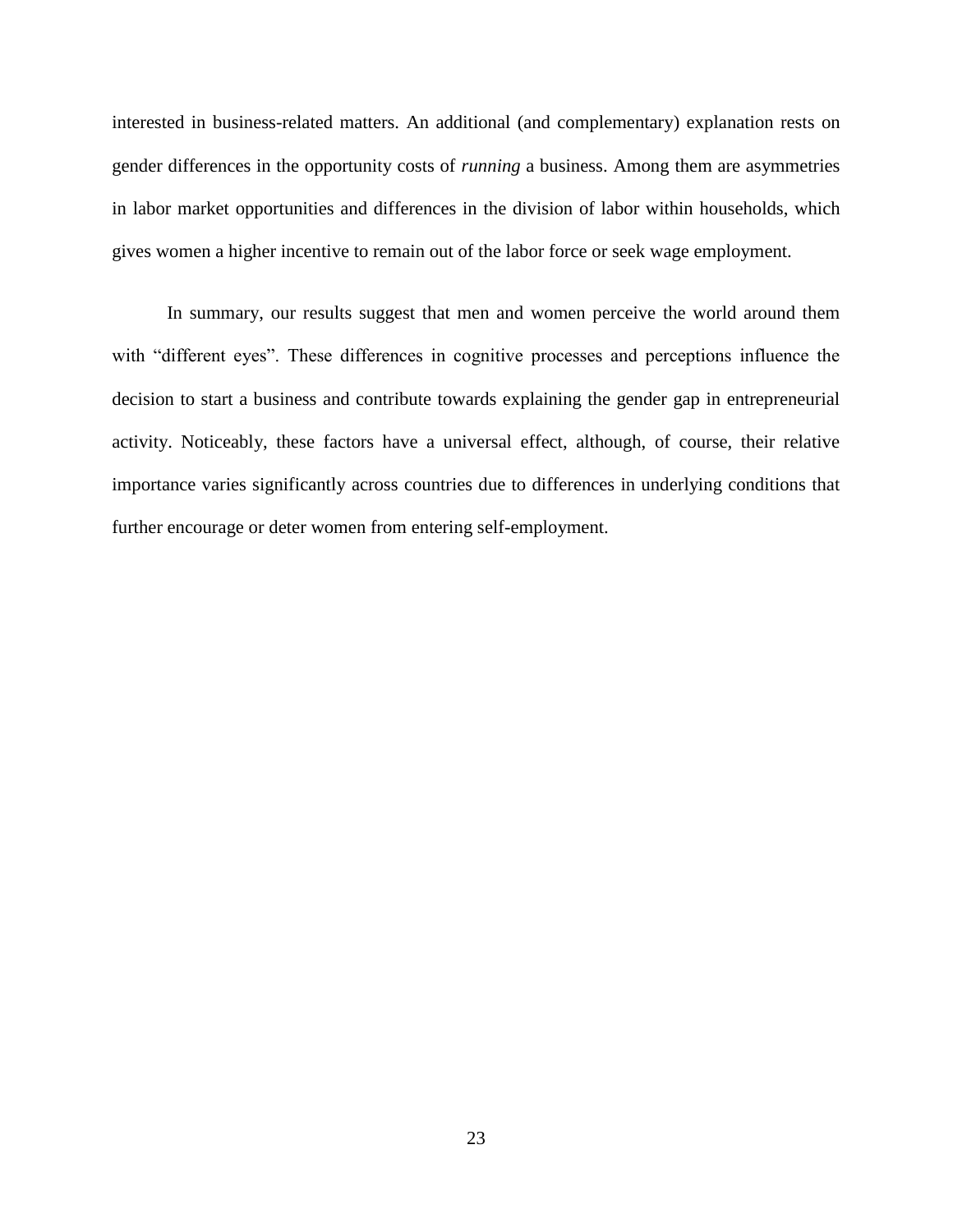# **Appendix**

## **Independent variables**

Table A1 shows the relative frequencies for all independent variables used in our study.

### TABLE A1

| Variable (corresponding survey question)                  | Value                 | Relative<br>Frequency |
|-----------------------------------------------------------|-----------------------|-----------------------|
| Gender                                                    | Man                   | 46%                   |
|                                                           | Woman                 | 54%                   |
| Opport (In the next six months there will be good         | No                    | 23%                   |
| opportunities for starting a business in the area where   | Yes                   | 43%                   |
| you live.)                                                | Don't know / missing  | 34%                   |
| Suskill (You have the knowledge, skill and experience     | No                    | 42%                   |
| required to start a new business.)                        | Yes                   | 35%                   |
|                                                           | Don't know / missing  | 23%                   |
| Fearfail (Fear of failure would prevent you from starting | No                    | 49%                   |
| a new business.)                                          | Yes                   | 29%                   |
|                                                           | Don't know / missing  | 22%                   |
| Closebus (Shut down business in the last 12 months)       | No                    | 90%                   |
|                                                           | Yes                   | 2%                    |
|                                                           | Don't know / missing  | 8%                    |
| Workstatus (Present work status of the individual)        | Not working           | 17%                   |
|                                                           | Working               | 70%                   |
|                                                           | Retired, students     | 12%                   |
|                                                           | Missing               | 1%                    |
| HHIncome (Household income of the individual recoded      | Lowest 33%            | 37%                   |
| into thirds relative to country income distribution.)     | Middle 33%            | 26%                   |
|                                                           | Upper 33%             | 20%                   |
|                                                           | Missing               | 17%                   |
| Education (Educational attainment of the individual.)     | Less than secondary   | 30%                   |
|                                                           | Secondary degree      | 29%                   |
|                                                           | Post secondary degree | 20%                   |
|                                                           | Grad exp              | 20%                   |
|                                                           | Missing               | 1%                    |
| Age $-$ in 5 categories (What year were you born?)        | $18-24$ yrs old       | 11%                   |
|                                                           | 24-34 yrs old         | 20%                   |
|                                                           | 35-44 yrs old         | 26%                   |
|                                                           | $45-54$ yrs old       | 23%                   |
|                                                           | 55-64 yrs old         | 21%                   |

*Variable definition and un-weighted descriptive statistics, GEM data 2001-2006*

#### *Base:* N = 236,556

Unfortunately, individual level data about work status (*workstatus*), household income (*hhincome*), and education (*education*) are not available for all countries and all years. Table A2 shows sample sizes by year for countries where individual-level socio-demographic data are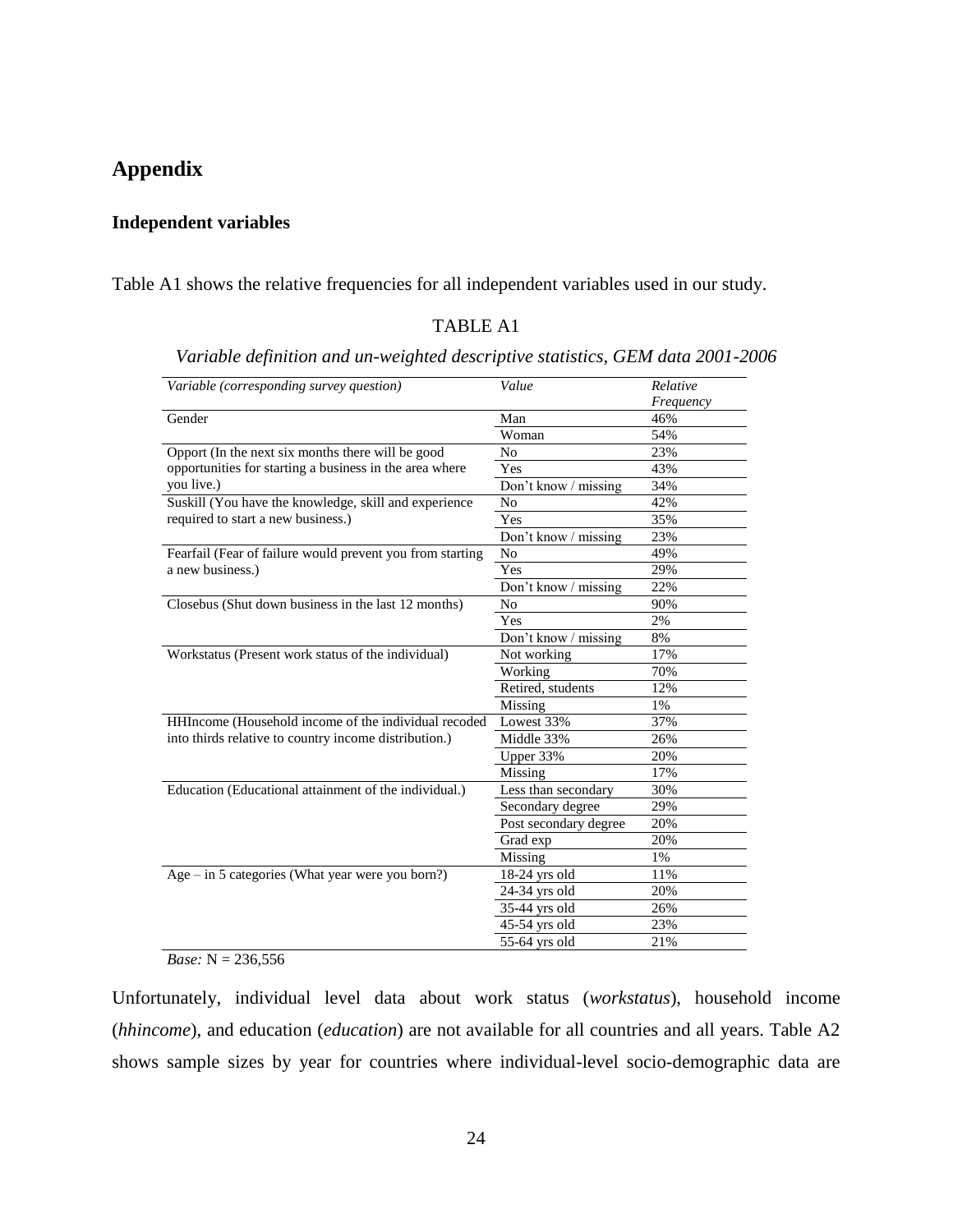available and that could, therefore, be included in the micro-level analysis.

#### TABLE A2

*GEM survey participants with socio-demographic information by countries and years*

|                      |       |       | Year of survey |        |        |
|----------------------|-------|-------|----------------|--------|--------|
|                      | 2001  | 2002  | 2005           | 2006   | Total  |
| Argentina            | 1719  | 1719  | 1746           | 1755   | 6939   |
| Australia            |       | 2709  | 2002           | 1971   | 6682   |
| Belgium              |       | 3102  | 4047           | 2001   | 9150   |
| Brazil               |       |       | 2000           | 2000   | 4000   |
| Denmark              | 1596  | 1925  | 1968           | 10000  | 15489  |
| Finland              | 1462  | 1434  | 2010           | 2005   | 6911   |
| Germany              | 5308  | 11262 | 6577           | 4049   | 27196  |
| Ireland              |       |       |                | 1961   | 1961   |
| Italy                | 1724  |       | 1793           | 1626   | 5143   |
| Japan                | 1775  | 1883  | 1931           | 1923   | 7512   |
| Netherlands          |       | 2740  | 2706           | 2685   | 8131   |
| Norway               |       | 1534  | 1562           | 1503   | 4599   |
| Singapore            | 1078  | 1920  | 3876           | 3883   | 10757  |
| Spain                |       |       | 18953          | 28306  | 47259  |
| Sweden               | 1820  | 1733  | 1717           | 1747   | 7017   |
| United Kingdom       |       | 12708 | 9167           | 34896  | 56771  |
| <b>United States</b> | 1603  | 5581  | 1530           | 2325   | 11039  |
|                      |       |       |                |        |        |
| Total                | 18085 | 50250 | 63585          | 104636 | 236556 |

#### **Sectoral distribution of nascent entrepreneurial activity**

GEM codes activity according to the International Standard Industry Codes (ISIC) and consistently with the Statistical Classification of Economic Activities in the European Community (NACE Rev 1.1). Table A3 shows the sectoral distribution of nascent entrepreneurial activity by gender.

#### TABLE A3

*Variable definition and un-weighted descriptive statistics, GEM data 2001-2006*

| Sectors of nascent entrepreneurial activity | Men       |     | Women       |     |
|---------------------------------------------|-----------|-----|-------------|-----|
|                                             | % of male | N   | % of female | N   |
| Agriculture, forest, hunting, fishing       | 3.4       |     | 3.4         | 48  |
| Mining, construction                        | 6.8       | 154 | 3.4         | 48  |
| Manufacturing                               | 7.4       | 168 | 7.7         | 110 |
| Transport, communication, utilities         | 6.8       | 154 | 4.1         | 58  |
| Whole sale, repair                          | 8.2       | 185 | 3.9         | 56  |
| Retail, hotel, restaurants                  | 21        | 477 | 31.2        | 443 |
| Finance, insurance, real estate             | 5.9       | 134 | 3.8         | 54  |
| Business services                           | 26.4      | 599 | 17.5        | 249 |
| Health, educadtion, social services         | 6.4       | 145 | 13.5        | 192 |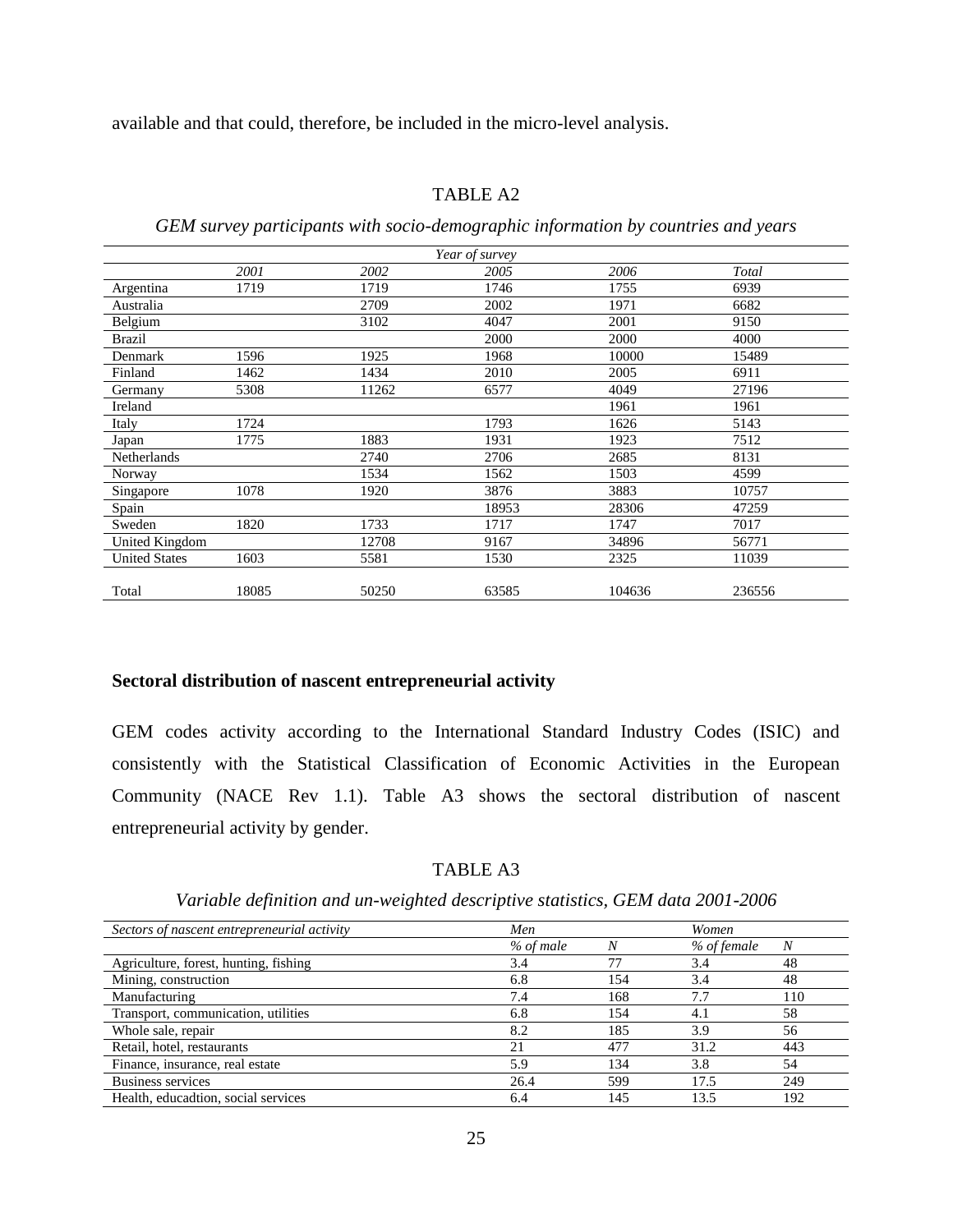| Consumer services                                                                               |      | 1.7.7 | .   | 164                 |
|-------------------------------------------------------------------------------------------------|------|-------|-----|---------------------|
| Total                                                                                           | 100  | 2.268 | 100 | $4^{\circ}$<br>.444 |
| 1.00<br>$chi(9) =$<br>Test for<br>distribution: F<br>gender differences in sectoral.<br>Pearson | 0.00 |       |     |                     |

#### **References**

- Aldrich, H.E. and Cliff, E.J. (2003). 'The Pervasive Effects of Family on Entrepreneurship: Toward a Family Embeddedness Perspective,' *Journal of Business Venturing* Vol.18, pp. 573–596.
- Bates, T. (1995). 'Self-employment entry across industry groups', *Journal of Business Venturing* Vol.10, pp.143-156
- Baumol, W. J. (1990). 'Entrepreneurship: Productive, unproductive, and destructive'. *Journal of Political Economy* Vol.98, pp.893–921.
- Bengtsson, C., Persson, M., and Willenhag, P. (2005). 'Gender and Overconfidence', *Economics Letters*, Vol.86, pp.199-203.
- Blanchflower, D. (2004). 'Self-Employment: More May Not Be Better', *Swedish Economic Policy Review*, Vol.11, pp.15-74.
- Brush, C. (2006). 'Women entrepreneurs: A research overview', in A. Basu, M. Casson, N. Wedeson, and B. Yeung (eds), *The Oxford Handbook of Entrepreneurship,* Oxford Publishing, London, UK.
- Burke, A. E., FitzRoy, F.R., and Nolan, M.A. (2000), 'When Less is More: Distinguishing Between Entrepreneurial Choice and Performance', *Oxford Bulletin of Economics and Statistics* Vol. 62, pp.565-587.
- Busenitz, L. and Barney, J. (1997). 'Differences Between Entrepreneurs and Managers in Large Organizations: Biases and Heuristics in Strategic Decision-Making', *Journal of Business Venturing*, Vol.12, pp.9-30.
- Buttner, E.H. and Rosen, B. (1988). 'Bank Loan Officers' Perceptions of Characteristics of Men, Women and Successful Entrepreneurs', *Journal of Business Venturing* Vol.3, pp. 249–258.
- Camerer, C. and Lovallo, D. (1999). 'Overconfidence and Excess Entry: An Experimental Approach', *American Economic Review*, Vol.89, pp.306-318.
- Casson, M. (1982). *The Entrepreneur – An Economic Theory* (Cheltenham Glos, UK: Edward Elgar).
- Clain, S.H. (2000). 'Gender differences in full-time self-employment', *Journal of Economics and Business,* Vol.52, pp.499-513.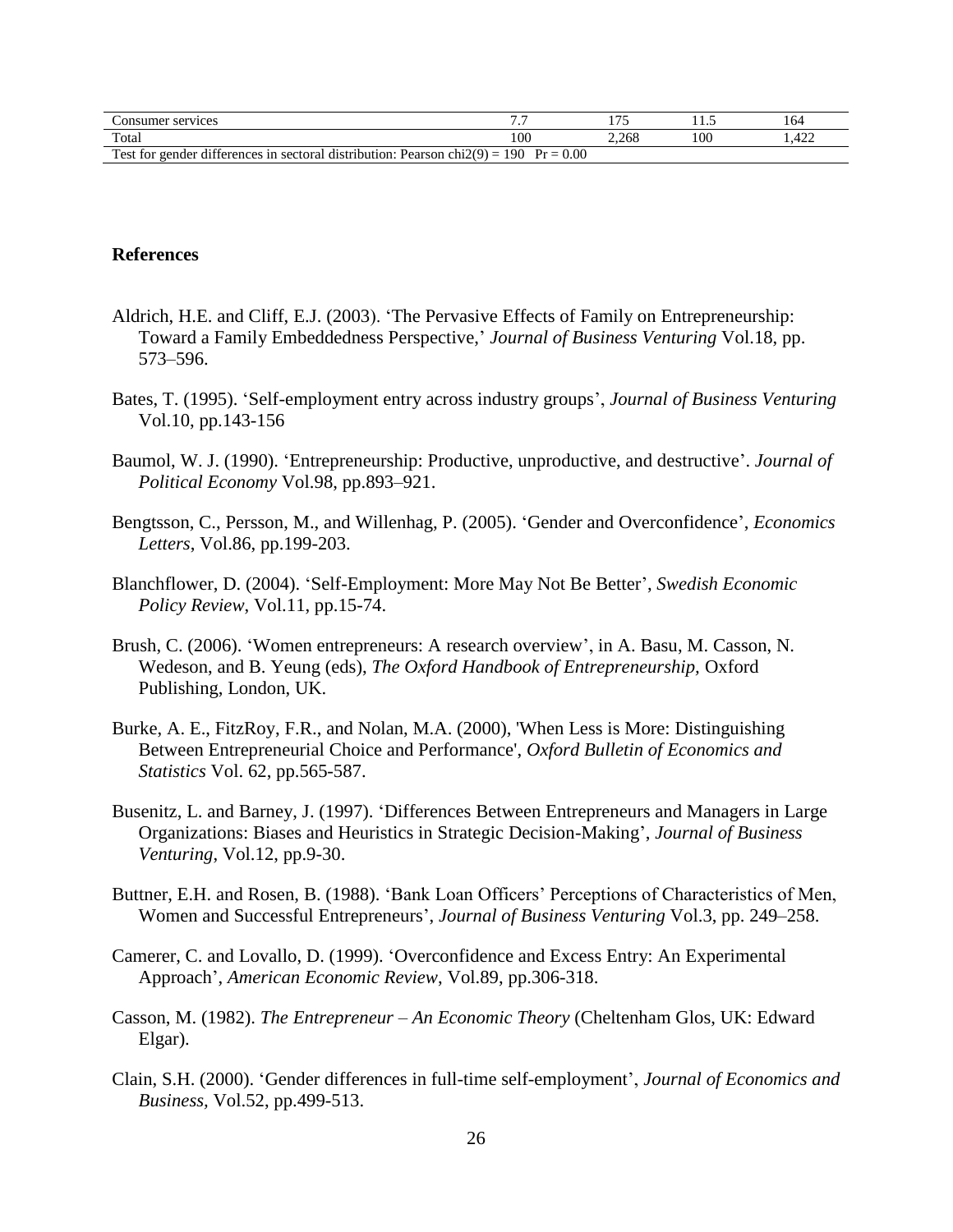- Cole, R.A. and Wolken, J.D. (1995). 'Financial Services Used by Small Businesses: Evidence from the 1993 National Survey of Small Business Finance', *Federal Reserve Bulletin* Vol.81, pp. 629–667.
- Cooper, A., Woo, C. and Dunkelberg, W. (1988). 'Entrepreneurs' Perceived Chances for Success', *Journal of Business Venturing*, Vol.3, pp.97-108.
- Correll, S. (2001). 'Gender and the Career Choice Process: The Role of Biased Self-Assessments', *American Journal of Sociology* Vol.106, pp.1691–1730.
- Cowling, M. and Taylor, M. (2001). 'Entrepreneurial women and men: Two different species?', *Small Business Economics* Vol.16, pp.167-176.
- Cowling, M. (2000). 'Are entrepreneurs different across countries?', *Applied Economics Letters*  Vol.7, pp.653-657.
- Croson, R. and Gneezy, U. (2009). 'Gender differences in preferences', *Journal of Economic Literature* Vol.47, pp.1-27.
- Croson, R. and Buchan, N. (1999). 'Gender and Culture: International Experimental Evidence from Trust Games', *American Economic Review Papers and Proceedings*, Vol.89, pp.386- 391.
- Devine, T.J. (1994a). 'Changes in wage-and-salary returns to skill and the recent rise in female self-employment', *American Economic Review* Vol.84, pp.108-112.
- Devine, T.J. (1994b). 'Characteristics of self-employed women in the United States', *Monthly Labor Review* Vol.117, pp. 20-34.
- Dohmen, T., Falk, T., Huffman, D., Sunde, U., Schupp, J., and Wagner, G. (2010). 'Individual risk attitudes: Measurement, determinants and behavioral consequences', *Journal of the European Economic Association*, forthcoming.
- DuReitz, A. and Henrekson, M. (2000). 'Testing the Female Underperformance Hypothesis', *Small Business Economics*, Vol.14, pp. 1–10.
- Edwards, L. and Field-Hendrey, E. (2002). 'Home-Based Work and Women's Labor Force Decisions', *Journal of Labor Economics* Vol.20, pp.170-200.
- Evans, W. and Schwab, R. (1995). 'Finishing High School and Starting College: Do Catholic Schools Make a Difference?', *Quarterly Journal of Economics*, Vol.110, pp.941-974.

Fairlie, R. W. (2004). 'Recent Trends in Ethnic and Racial Business Ownership', *Small Business Economics* Vol.23, pp.203-218

Fischer, M.E., Rueber, R., and Dyke, L.S. (1993). 'A Theoretical Overview and Extension of Research on Sex, Gender, and Entrepreneurship', *Journal of Business Venturing* Vol.8, pp. 151– 168.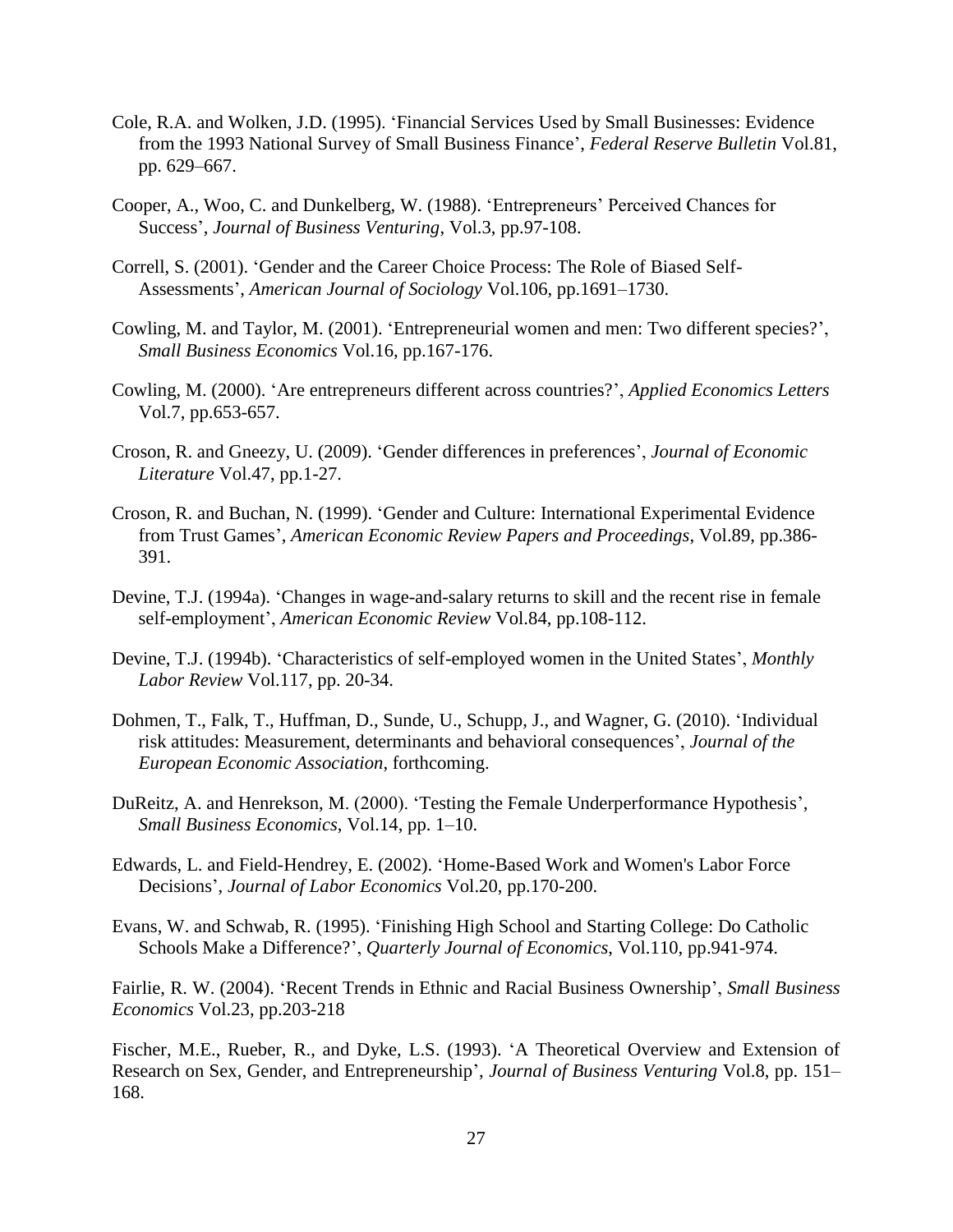- Frederick, S. (2005). 'Cognitive Reflection and Decision Making', *Journal of Economic Perspectives*, Vol.19, pp.25–42.
- Georgellis, Y. and Wall, H. (2005). 'Gender Differences in Self-Employment', *International Review of Applied Economics*, Vol.19, pp.321-337.
- Gneezy, U., Niederle, M., and Rustichini, A. (2003). 'Performance in Competitive Environments: Gender Differences', *Quarterly Journal of Economics*, Vol.118, pp.1049- 1074.
- Greene, W. (1998). 'Gender economics courses in liberal arts colleges: Further results', *Journal of Economic Education* Vol.29, pp.291-300.
- Greene, W. (2003). *Econometric Analysis*, 5<sup>th</sup> edition, Prentice Hall, Upper Saddle River, NJ.
- Hausman, J. (1978). 'Specification Tests in Econometrics', *Econometrica*, Vol.46, pp.1251- 1271.
- Honig, B. (1998). 'What determine success? Examining the human, financial, and social capital of Jamaican micro-entrepreneurs', *Journal of Business Venturing* Vol.13, pp. 371-394.
- Kepler, E. and Shane, S. (2007). 'Are male and female entrepreneurs really that different?', The Office of Advocacy Small Business Working Papers, USA. http://www.sba.gov/.
- Kauermann, G. and Carroll, R. (2001). 'The Sandwich Variance Estimator: Efficiency Properties and Coverage Probabilities of Confidence Intervals', *Journal of the American Statistical Association*, Vol.97, pp.482-493.
- Koellinger, P., Minniti, M. and Schade, C.. (2007). ''I think I can, I think I can': Overconfidence and Entrepreneurial Behavior', *Journal of Economic Psychology*, Vol. 28, pp.502-527.
- Koellinger, P., Minniti, M. and Schade, C. (2011). 'Perceptions and heuristics in entrepreneurial decisions - the example of overconfidence', in M. Minniti (ed.), *The Dynamics of Entrepreneurship: Evidence from Global Entrepreneurship Monitor Data.* Oxford University Press, UK.
- Kuhn, P.J. and Schuetze, H.J. (2001). 'Self-Employment Dynamics and Self-Employment Trends: A Study of Canadian Men and Women, 1982-1998', *Canadian Journal of Economics* Vol.34, pp.760-784
- Lombard, K. (2001). 'Female Self-Employment and Demand for Flexible, Nonstandard Work Schedules', *Economic Inquiry*, Vol.39, pp.214-237.
- Minniti, M., and Nardone, C. (2007). 'Being in Someone Else's Shoes: Gender and Nascent Entrepreneurship', *Small Business Economics Journal* Vol.28, pp. 223-239
- Parker, S. (2009). *The Economics of Self-Employment and Entrepreneurship*. University Press, Cambridge, UK.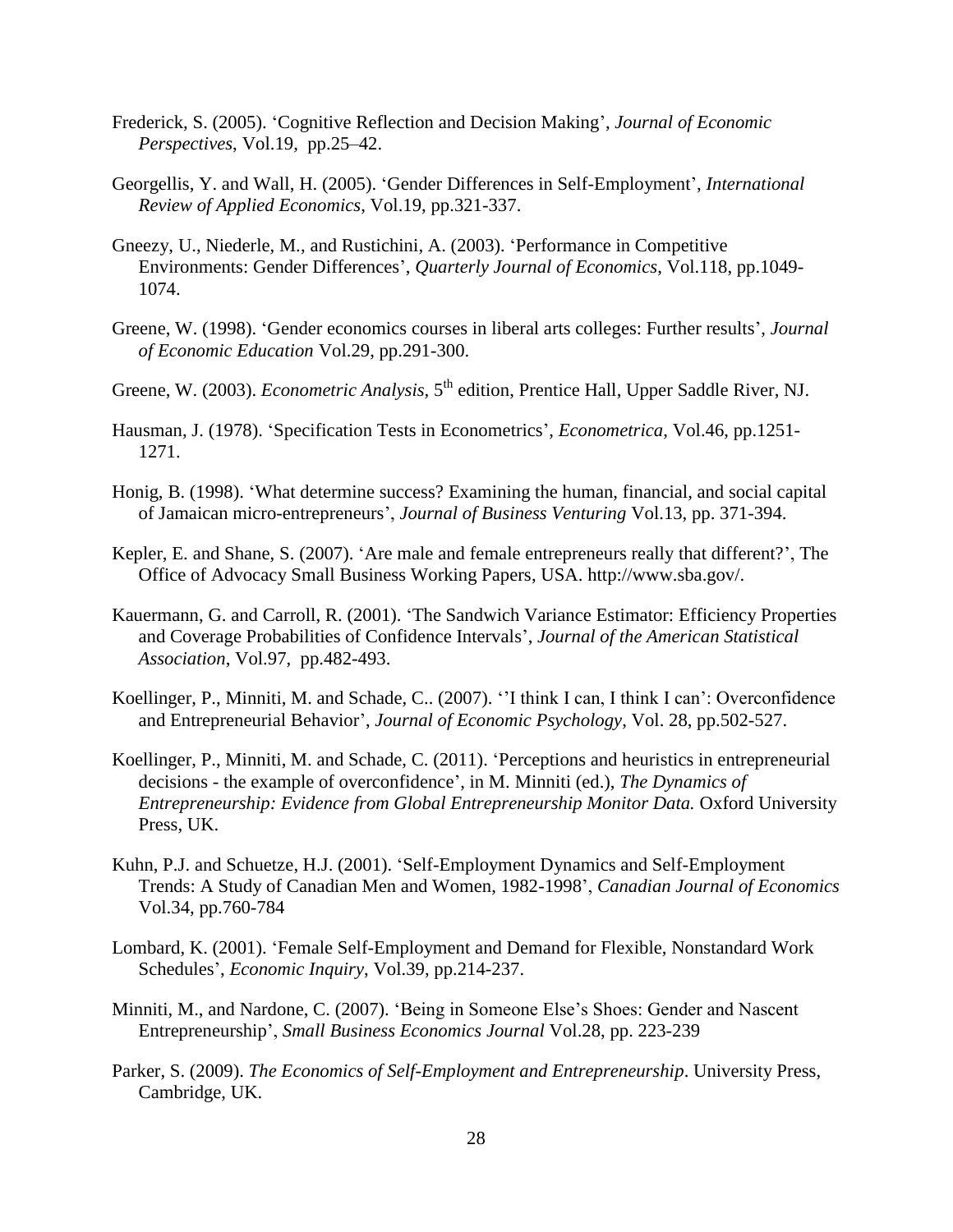- Perry, S. (2002). 'A Comparison of Failed and Non-Failed Small Businesses in the United States', *Journal of Developmental Entrepreneurship*, Vol.7, pp.415-428.
- Reynolds, P., Bosma, N., Autio, E., Hunt, S., de Bono, N., Servais, I., Lopez-Garcia, P., and Chin, N. (2005). 'Global Entrepreneurship Monitor: Data Collection Design and Implementation 1998-2003', *Small Business Economics Journal* Vol.24, pp.205-231.
- Roessler, C. and Koellinger, P. (2009). 'Entrepreneurship, firm formation, and organizational design', Discussion Paper No.2009-003/1, Tinbergen Institute, Erasmus University, The Netherlands.
- Rosti, L. and Chelli, F. (2005). 'Gender Discrimination, Entrepreneurial Talent and Self-Employment', *Small Business Economics* Vol.24, pp. 131-142
- Thaler, R. (2000). 'From Homo Economicus to Homo Sapiens', *Journal of Economic Perspectives*, Vol.14, pp.133-141.
- Verheul, I. and Thurik, R. (2001). 'Start-Up Capital: "Does Gender Matter?"', *Small Business Economics* Vol.16, pp.329-345.
- Wagner, J. (2004). 'What a Difference a Y Makes -Female and Male Nascent Entrepreneurs in Germany', Discussion Paper No. 1134, IZA, Bonn, Germany.
- White, H. (1982). 'Maximum Likelihood Estimation of Misspecified Models', *Econometrica*, Vol.56, pp.997-1019.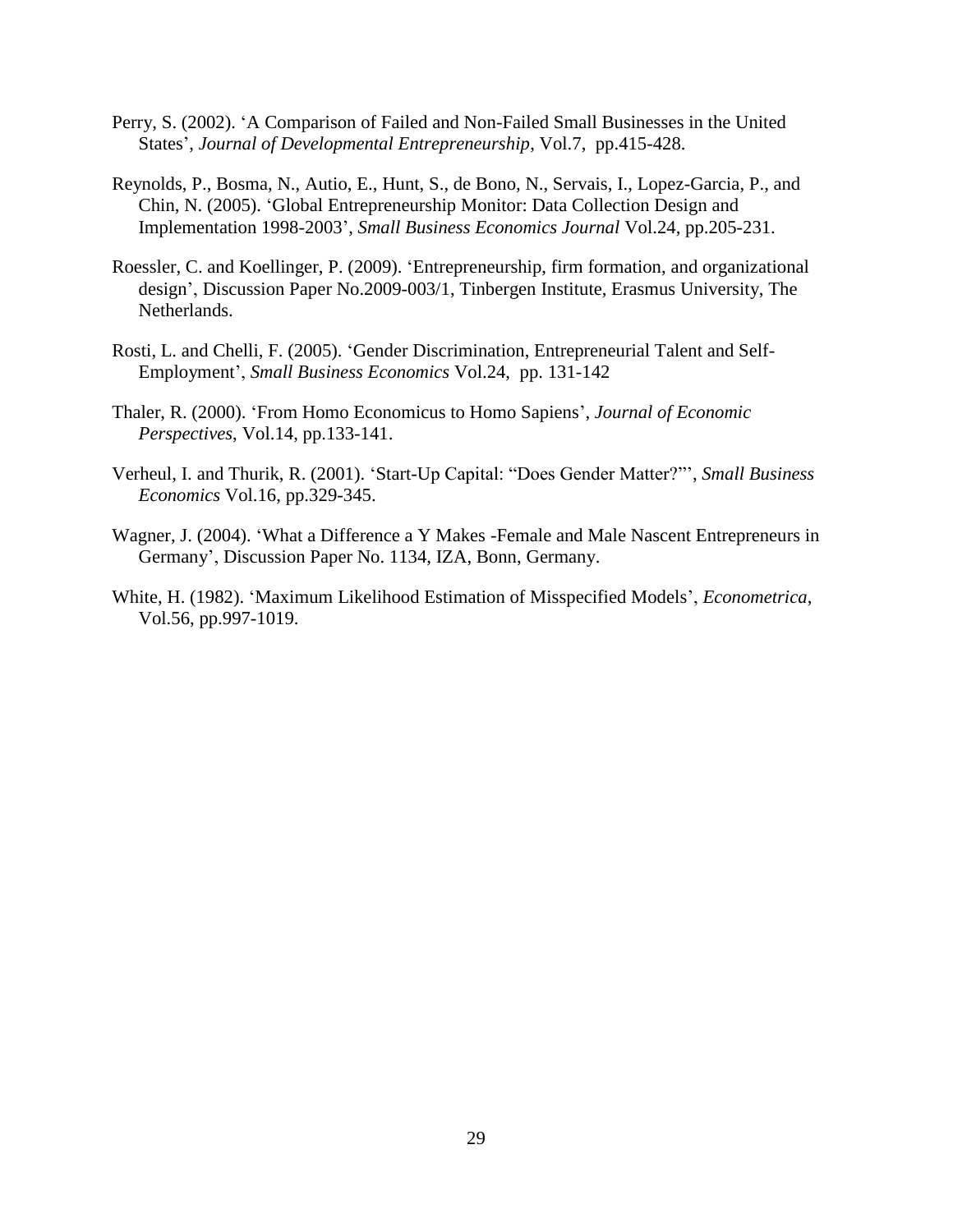# TABLE 1

# *Perceptual differences between men and women*

|                                                                                                                                               | suskill (yes) |       | fearfail (ves) |       | <i>opport</i> (yes) |       | knowent (yes) |       |         |
|-----------------------------------------------------------------------------------------------------------------------------------------------|---------------|-------|----------------|-------|---------------------|-------|---------------|-------|---------|
|                                                                                                                                               | Men           | Women | Men            | Women | Men                 | Women | Men           | Women |         |
| Total sample                                                                                                                                  | 58%           | 41%   | 33%            | 40%   | 41%                 | 33%   | 43%           | 31%   | 108.919 |
| <i>Note:</i> Gender differences in perceptions are significant at $>99\%$ confidence according to a chi <sup>2</sup> -test for all categories |               |       |                |       |                     |       |               |       |         |

*Note:* Gender differences in perceptions are significant at > 99% confidence according to a chi2-test for all categories.

# TABLE 2

*Perceptual differences between men and women at different stages of the entrepreneurial process*

|                              |     | suskill (yes) |     | <i>fearfail</i> (yes) |     | <i>opport</i> (yes) |     | knowent (yes) |                  |
|------------------------------|-----|---------------|-----|-----------------------|-----|---------------------|-----|---------------|------------------|
|                              | Men | Women         | Men | Women                 | Men | Women               | Men | Women         | $\boldsymbol{N}$ |
| Non-<br>entrepreneurs        | 49% | 35%           | 37% | 41%                   | 37% | 30%                 | 39% | 29%           | 91,059           |
| Nascent<br>entrepreneurs     | 89% | 84%           | 21% | 24%                   | 63% | 61%                 | 64% | 57%           | 3,915            |
| <b>New</b><br>entrepreneurs  | 90% | 85%           | 20% | 28%                   | 56% | 49%                 | 63% | 54%           | 3,948            |
| Established<br>entrepreneurs | 89% | 83%           | 21% | 23%                   | 47% | 42%                 | 54% | 46%           | 8,362            |

*Note:* Gender differences in perceptions are significant at > 99% confidence according to a chi2-test for all categories except opportunity perceptions among nascent entrepreneurs.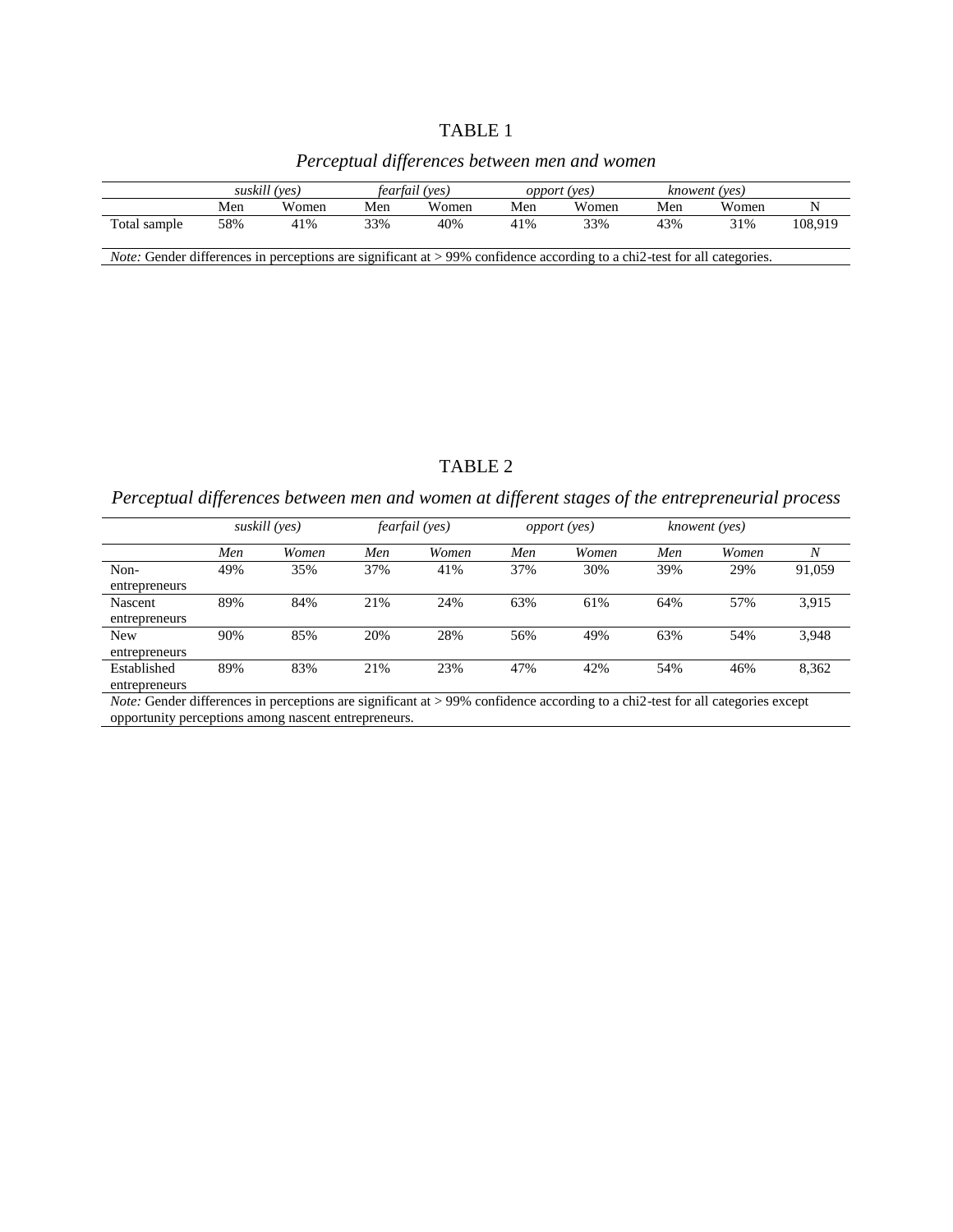| ABL ' |  |
|-------|--|
|-------|--|

|                                                             |           | Model 1 | Model 2   |        | Model 3          |        |
|-------------------------------------------------------------|-----------|---------|-----------|--------|------------------|--------|
| Variable                                                    |           | P >  z  |           | P >  z | $\boldsymbol{B}$ | P >  z |
| Female                                                      | $-0.32**$ | 0.00    | $-0.29**$ | 0.00   | $-0.14**$        | 0.00   |
| Hh income - middle 33% income                               |           |         | 0.00      | 0.99   | $-0.04*$         | 0.07   |
| Hh income - upper 33% income                                |           |         | $0.11**$  | 0.00   | $-0.01$          | 0.76   |
| $Education - secondary$                                     |           |         | $0.10**$  | 0.00   | $0.04*$          | 0.06   |
| Education - post-secondary                                  |           |         | $0.18**$  | 0.00   | $0.07**$         | 0.01   |
| Education - gradudate                                       |           |         | $0.23**$  | 0.00   | $0.09**$         | 0.00   |
| Work status – working                                       |           |         | $0.21**$  | 0.00   | $0.18**$         | 0.00   |
| Work status – retire/student                                |           |         | $-0.29**$ | 0.00   | $-0.30**$        | 0.00   |
| Age 25-34                                                   |           |         | $0.06*$   | 0.04   | 0.01             | 0.79   |
| Age 35-44                                                   |           |         | 0.04      | 0.14   | $-0.01$          | 0.79   |
| Age 45-54                                                   |           |         | $-0.09**$ | 0.00   | $-0.11**$        | 0.00   |
| Age 55-64                                                   |           |         | $-0.21**$ | 0.00   | $-0.23**$        | 0.00   |
| Fear of failure ( <i>fearfail</i> ) – yes                   |           |         |           |        | $-0.30**$        | 0.00   |
| Opportunity perception $\left( \text{opport} \right)$ – yes |           |         |           |        | $0.39**$         | 0.00   |
| Sufficient skill perception $(suskill)$ – yes               |           |         |           |        | $0.84**$         | 0.00   |
| Knowing another entrepreneur $(known)$ – yes                |           |         |           |        | $0.32**$         | 0.00   |
| Shut down business in past $12$ months – yes                |           |         | $0.57**$  | 0.00   | $0.34**$         | 0.00   |
| Constant                                                    | $-0.90**$ | 0.00    | $-1.26**$ | 0.00   | $-2.02**$        | 0.00   |
|                                                             |           |         |           |        |                  |        |

# *Probit estimates on nascent entrepreneurship (nascent)*

Model diagnostics Number of observations 95,895 95,895 95,895 95,895 95,895 95,895 95,895 95,895 95,895 95,895 95,895 95,895 95,895 95,895 95,895 95,895 95,895 95,895 95,895 95,895 95,895 95,895 95,895 95,895 95,895 95,895 95,895 95,895 95, Loglikelihood -18,410 -17,793 -15,415<br>Prob > chi2 0.00 0.00 0.00 0.00 0.00  $Prob > chi2$  0.00 0.00 0.00 0.00 0.00

Reference categories: Male; age 18-24; household income -lowest 33%; education – less than secondary degree.

*Notes:* Estimation included country and year dummies. Only observations that classify as nascent entrepreneurs or non-entrepreneurs are included are included, young entrepreneurs and experienced business owners are excluded. Robust standard error estimates.

\* denotes significance at >90% confidence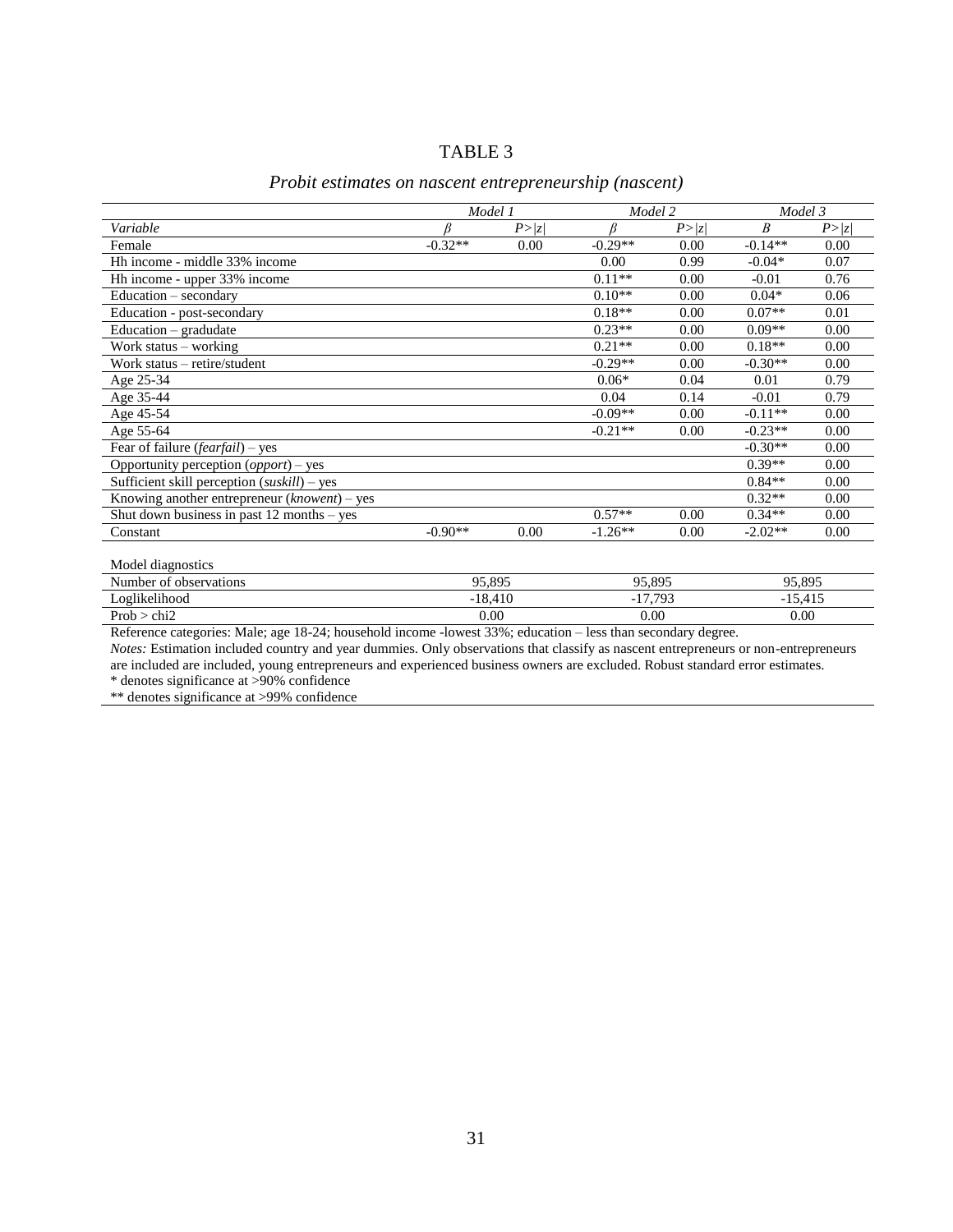| Thome estimates on perceptual variables, all observations |                          |                          |               |      |                          |                          |                |      |                          |                          |           |      |                          |                          |           |      |
|-----------------------------------------------------------|--------------------------|--------------------------|---------------|------|--------------------------|--------------------------|----------------|------|--------------------------|--------------------------|-----------|------|--------------------------|--------------------------|-----------|------|
|                                                           |                          |                          | $Y =$ suskill |      |                          |                          | $Y =$ fearfail |      | $Y = opport$             |                          |           |      |                          | $Y = known$              |           |      |
| Variable                                                  |                          | P> z                     |               | P> z |                          | P >  z                   | ß              | P> z |                          | P >  z                   |           | P> z | R                        | P >  z                   |           | P> z |
| Female                                                    | $-0.40**$                | 0.00                     | $-0.35**$     | 0.00 | $0.15**$                 | 0.00                     | $0.12**$       | 0.00 | $-0.21**$                | 0.00                     | $-0.18**$ | 0.00 | $-0.27**$                | 0.00                     | $-0.23**$ | 0.00 |
| Hh income - mid 33% income                                | $0.07**$                 | 0.00                     | $0.07**$      | 0.00 | $-0.02**$                | 0.01                     | $-0.02**$      | 0.00 | $0.04**$                 | 0.00                     | $0.04**$  | 0.00 | $0.09**$                 | 0.00                     | $0.09**$  | 0.00 |
| Hh income - upper 33% income                              | $0.27**$                 | 0.00                     | $0.23**$      | 0.00 | $-0.17**$                | 0.00                     | $-0.14**$      | 0.00 | $0.16**$                 | 0.00                     | $0.15**$  | 0.00 | $0.27**$                 | 0.00                     | $0.24**$  | 0.00 |
| Education – secondary                                     | $0.15**$                 | 0.00                     | $0.15**$      | 0.00 | $-0.05**$                | 0.00                     | $-0.05**$      | 0.00 | $0.07**$                 | 0.00                     | $0.07**$  | 0.00 | $0.11**$                 | 0.00                     | $0.11**$  | 0.00 |
| Education - post-secondary                                | $0.28**$                 | 0.00                     | $0.28**$      | 0.00 | $-0.11**$                | 0.00                     | $-0.10**$      | 0.00 | $0.20**$                 | 0.00                     | $0.19**$  | 0.00 | $0.23**$                 | 0.00                     | $0.23**$  | 0.00 |
| $Education - graduate$                                    | $0.32**$                 | 0.00                     | $0.32**$      | 0.00 | $-0.06**$                | 0.00                     | $-0.05**$      | 0.00 | $0.29**$                 | 0.00                     | $0.28**$  | 0.00 | $0.33**$                 | 0.00                     | $0.32**$  | 0.00 |
| Work status – working                                     | $0.24**$                 | 0.00                     | $0.11**$      | 0.00 | $-0.04**$                | 0.00                     | 0.02           | 0.10 | $0.06**$                 | 0.00                     | $0.02*$   | 0.07 | $0.16**$                 | 0.00                     | $0.09**$  | 0.00 |
| Work status – retire/student                              | $-0.07**$                | 0.00                     | $-0.04*$      | 0.02 | $-0.10**$                | 0.00                     | $-0.11**$      |      | $-0.06**$                | 0.00                     | $-0.05**$ | 0.00 | $-0.03$                  | 0.14                     | $-0.01$   | 0.62 |
| Age $25-34$                                               | $0.25**$                 | 0.00                     | $0.24**$      | 0.00 | $0.05**$                 | 0.00                     | $0.06**$       | 0.00 | $-0.03*$                 | 0.03                     | $-0.05**$ | 0.00 | $-0.06**$                | 0.00                     | $-0.08**$ | 0.00 |
| Age $35-44$                                               | $0.32**$                 | 0.00                     | $0.28**$      | 0.00 | $0.05**$                 | 0.00                     | $0.07**$       | 0.00 | $-0.08**$                | 0.00                     | $-0.10**$ | 0.00 | $-0.19**$                | 0.00                     | $-0.22**$ | 0.00 |
| Age 45-54                                                 | $0.30**$                 | 0.00                     | $0.26**$      | 0.00 | 0.01                     | 0.70                     | $0.03*$        | 0.06 | $-0.15**$                | 0.00                     | $-0.15**$ | 0.00 | $-0.36**$                | 0.00                     | $-0.39**$ | 0.00 |
| Age 55-64                                                 | $0.27**$                 | 0.00                     | $0.22**$      | 0.00 | $-0.15**$                | 0.00                     | $-0.13**$      | 0.00 | $-0.17**$                | 0.00                     | $-0.17**$ | 0.00 | $-0.49**$                | 0.00                     | $-0.51**$ | 0.00 |
| Nascent entrepreneur                                      | $\overline{\phantom{a}}$ | $\overline{\phantom{0}}$ | $.14**$       | 0.00 | $\overline{\phantom{a}}$ | $\overline{\phantom{a}}$ | $-0.44**$      | 0.00 | $\overline{\phantom{0}}$ | $\overline{\phantom{a}}$ | $0.62**$  | 0.00 | $\overline{\phantom{a}}$ | $\overline{\phantom{a}}$ | $0.57**$  | 0.00 |
| New entrepreneur                                          | $\overline{\phantom{a}}$ | $\overline{\phantom{0}}$ | $.19**$       | 0.00 | $\overline{\phantom{a}}$ | $\overline{\phantom{0}}$ | $-0.45**$      | 0.00 | $\overline{\phantom{0}}$ |                          | $0.40**$  | 0.00 |                          | $\overline{\phantom{a}}$ | $0.52**$  | 0.00 |
| Established entrepreneur                                  | $\overline{\phantom{a}}$ | $\overline{\phantom{0}}$ | $1.15**$      | 0.00 | $\overline{\phantom{a}}$ |                          | $-0.47**$      | 0.00 | $\overline{\phantom{0}}$ |                          | $0.22**$  | 0.00 | $\overline{\phantom{a}}$ | $\overline{\phantom{a}}$ | $0.40**$  | 0.00 |
| Shut down business <12 mon.                               | $0.90**$                 | 0.00                     | $0.80**$      | 0.00 | $-0.15**$                | 0.00                     | $-0.07**$      | 0.01 | $0.21**$                 | 0.00                     | $0.13**$  | 0.00 | $0.56**$                 | 0.00                     | $0.48**$  | 0.00 |
| Constant                                                  | $-0.29*$                 | 0.00                     | $-0.37**$     | 0.00 | $0.12**$                 | 0.00                     | $-0.68**$      | 0.00 | $0.36**$                 | 0.00                     | $-0.40**$ | 0.00 | $-0.01**$                | 0.59                     | $-0.36**$ | 0.00 |
| Model diagnostics                                         |                          |                          |               |      |                          |                          |                |      |                          |                          |           |      |                          |                          |           |      |

TABLE 4 *Probit estimates on perceptual variables, all observations*

Number of observations 108,309 108,309 108,309 108,309 108,309 108,309 108,309 108,309 Loglikelihood -65,635 -64,233 -65,634 -68,152 -65,635 -65,684 65,635 -65,635 Prob > chi2 0.00 0.00 0.00 0.00 0.00 0.00 0.00 0.00

Reference categories: Male; age 18-24; household income -lowest 33%; education – less than secondary degree, work status – not working; currently non-entrepreneur; not shut down business in past 12 months.

*Notes:* Estimation included country and year dummies. Robust standard errors estimates.

\* denotes significance at >90% confidence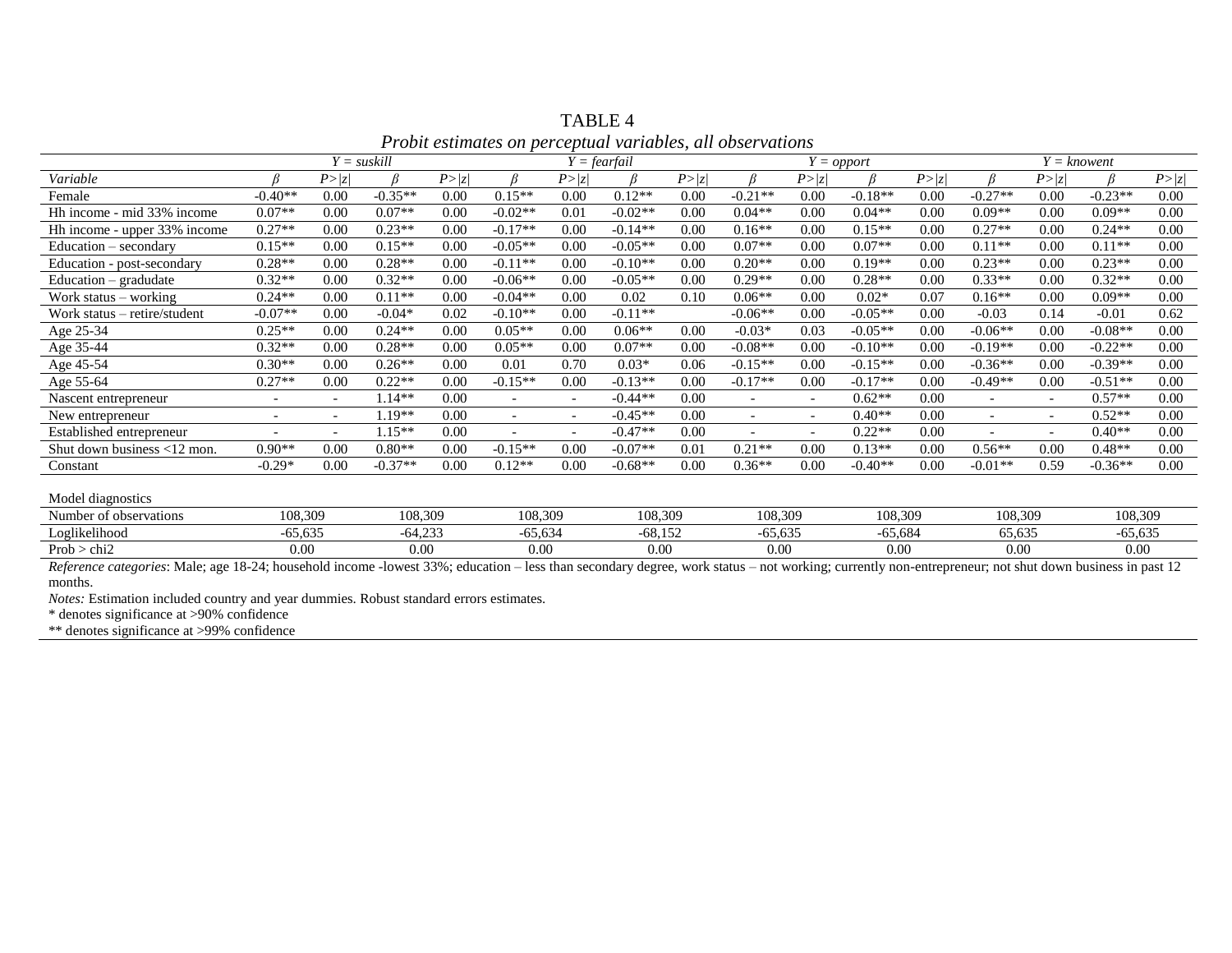# *Probit estimates for perceptual variables of nascent entrepreneurs*

|                                                | $Y = suskill$ |              |             | $Y =$ fearfail |                       | $Y = opport$ |                      | $Y =$ knowent |  |
|------------------------------------------------|---------------|--------------|-------------|----------------|-----------------------|--------------|----------------------|---------------|--|
| Variable                                       | R             | P >  z       | ß           | P> z           | R                     | P> z         | $\boldsymbol{B}$     | P> z          |  |
| Female                                         | $-0.19**$     | 0.01         | $0.13*$     | 0.04           | $-0.05$               | 0.36         | $-0.23**$            | 0.00          |  |
| Hh income - middle 33% income                  | 0.07          | 0.45         | $-0.11$     | 0.14           | 0.10                  | 0.14         | 0.00                 | 0.99          |  |
| Hh income - upper 33% income                   | 0.12          | 0.17         | $-0.09$     | 0.25           | $0.19**$              | 0.01         | $0.16*$              | 0.02          |  |
| Education – secondary                          | 0.08          | 0.42         | $-0.03$     | 0.75           | $-0.02$               | 0.77         | 0.04                 | 0.63          |  |
| Education - post-secondary                     | 0.09          | 0.38         | $-0.01$     | 0.89           | $-0.04$               | 0.60         | 0.03                 | 0.76          |  |
| Education – gradudate                          | $0.21*$       | 0.05         | 0.04        | 0.64           | $-0.10$               | 0.24         | $0.16*$              | 0.06          |  |
| Work status - working                          | $0.24*$       | 0.02         | $-0.22*$    | 0.01           | 0.08                  | 0.30         | $0.27**$             | 0.00          |  |
| Work status - retire/student                   | 0.07          | 0.69         | $-0.23$     | 0.14           | $-0.03$               | 0.83         | $-0.03$              | 0.82          |  |
| Age 25-34                                      | $0.37**$      | 0.00         | $-0.01$     | 0.92           | 0.05                  | 0.58         | 0.00                 | 0.99          |  |
| Age 35-44                                      | $0.43**$      | 0.00         | $-0.05$     | 0.60           | $-0.01$               | 0.89         | $-0.14$              | 0.15          |  |
| Age 45-54                                      | $0.44**$      | 0.00         | $-0.04$     | 0.69           | $-0.18*$              | 0.06         | $-0.29*$             | 0.00          |  |
| Age 55-64                                      | $0.62**$      | 0.00         | 0.03        | 0.81           | $-0.14$               | 0.20         | $-0.32**$            | 0.01          |  |
| Sector:                                        |               |              |             |                |                       |              |                      |               |  |
| Mining, construction                           | $0.58*$       | 0.04         | $-0.04$     | 0.85           | $0.39*$               | 0.06         | $0.47*$              | 0.02          |  |
| Manufacturing                                  | $-0.14$       | 0.54         | 0.09        | 0.65           | 0.03                  | 0.85         | 0.18                 | 0.33          |  |
| Trans, comm, util                              | 0.33          | 0.21         | $-0.09$     | 0.67           | 0.20                  | 0.30         | 0.26                 | 0.17          |  |
| Whole, my sale, repair                         | $-0.11$       | 0.65         | $-0.27$     | 0.20           | 0.13                  | 0.51         | $0.48*$              | 0.01          |  |
| Retail, hotel, restaurant                      | $-0.01$       | 0.95         | $-0.01$     | 0.94           | $0.34*$               | 0.05         | $0.38*$              | 0.02          |  |
| Finance, insurance, real est.                  | 0.32          | 0.24         | $-0.28$     | 0.21           | $0.44*$               | 0.03         | $0.44*$              | 0.03          |  |
| <b>Business services</b>                       | $-0.00$       | 0.98         | $-0.13$     | 0.48           | 0.21                  | 0.21         | $0.42*$              | 0.01          |  |
| Health, educ, social services                  | $-0.15$       | 0.51         | $-0.13$     | 0.52           | $0.31*$               | 0.09         | $0.52**$             | 0.00          |  |
| Consumer services                              | $-0.10$       | 0.64         | $-0.02$     | 0.92           | 0.26                  | 0.16         | 0.28                 | 0.12          |  |
| Shut down business in past 12 mon.             | $-0.01$       | 0.96         | $-0.01$     | 0.89           | 0.02                  | 0.87         | 0.32                 | 0.00          |  |
| Constant                                       | $0.58*$       | 0.02         | $-0.67**$   | 0.00           | 0.18                  | 0.38         | $-0.06$              | 0.78          |  |
| Model diagnostics                              |               |              |             |                |                       |              |                      |               |  |
| Number of observations                         | 2,566         |              |             | 2,566          |                       | 2,566        |                      | 2,556         |  |
| Loglikelihood                                  | $-916$        |              |             | $-1,254$       |                       | 1,622        |                      | 1,566         |  |
| Prob > chi2<br>$\mathbf{r}$<br>10.011<br>2.5.1 | 0.00<br>1.111 | $\mathbf{L}$ | 0.00<br>222 | $\sim$         | $0.00\,$<br>$\cdot$ 1 |              | 0.00<br>$\mathbf{I}$ |               |  |

*Reference categories*: Male; age 18-24; household income -lowest 33%; education – less than secondary degree; work status – not working; sector -agriculture, forest, hunting, fishing; not shut down business in past 12 months.

*Notes*: Estimation included country and year dummies. Only observations that count exclusively as nascent entrepreneurs (and no other category) are included. Robust standard error estimates.

\* denotes significance at >90% confidence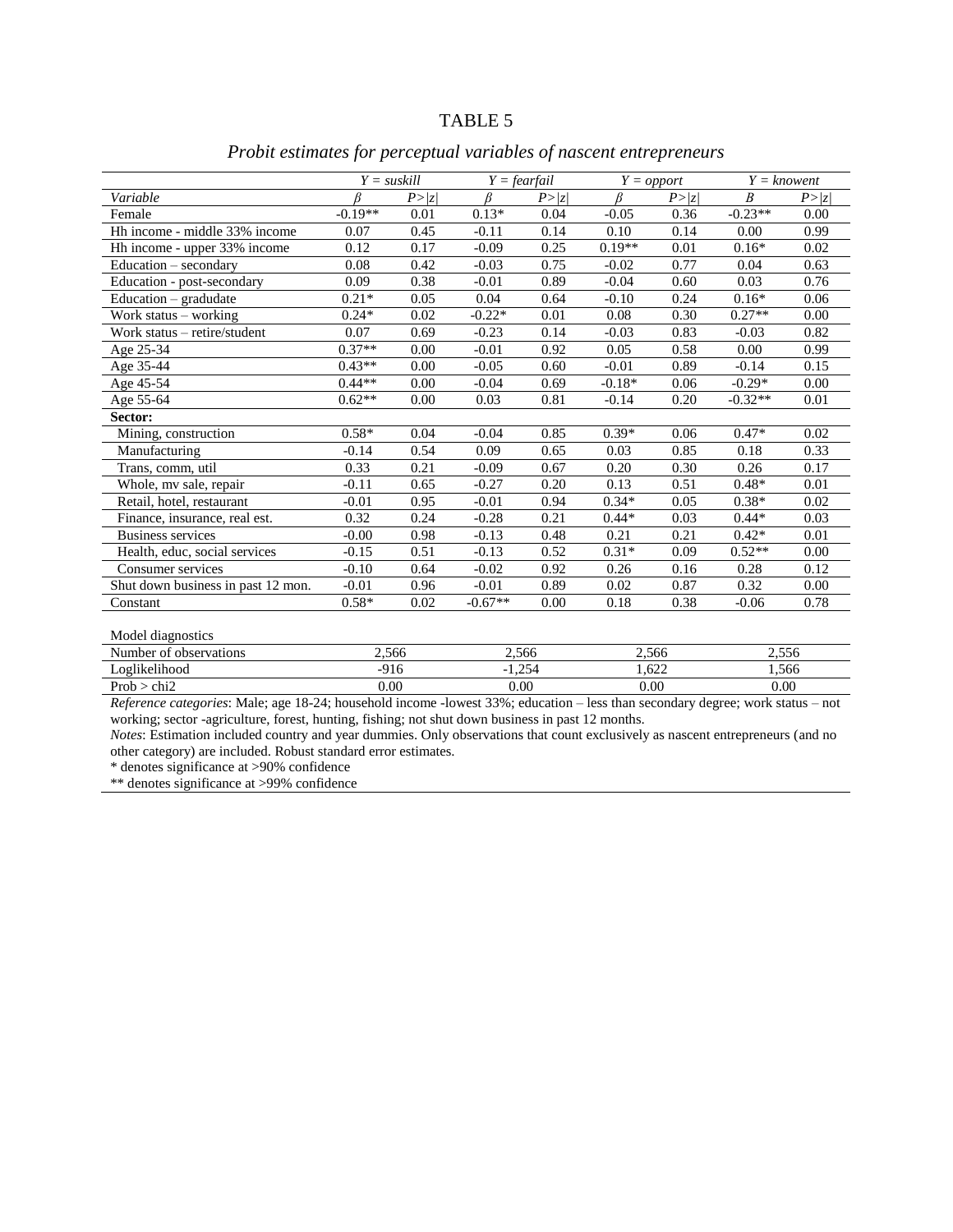#### TABLE 6

# *Recursive simultaneous bivariate probit model*

|                                              | Equation for nascent    |      | Equation for sufficient skill |      |  |  |  |
|----------------------------------------------|-------------------------|------|-------------------------------|------|--|--|--|
|                                              | entrepreneurs (nascent) |      | perception (suskill)          |      |  |  |  |
| Variable                                     |                         | P> z |                               | P> z |  |  |  |
| Female                                       | 0.00                    | 0.99 | $-0.31**$                     | 0.00 |  |  |  |
| Hh income - middle 33% income                | $-0.05**$               | 0.01 | $0.05**$                      | 0.00 |  |  |  |
| Hh income - upper 33% income                 | $-0.06**$               | 0.00 | $0.15**$                      | 0.00 |  |  |  |
| Education – secondary                        | $-0.01$                 | 0.51 | $0.14**$                      | 0.00 |  |  |  |
| Education - post-secondary                   | $-0.03$                 | 0.19 | $0.24**$                      | 0.00 |  |  |  |
| Education $-$ gradudate                      | $-0.02$                 | 0.47 | $0.27**$                      | 0.00 |  |  |  |
| Work status – working                        | $0.12**$                | 0.00 | $0.11**$                      | 0.00 |  |  |  |
| Work status – retire/student                 | $-0.23**$               | 0.00 | $-0.07**$                     | 0.00 |  |  |  |
| Age 25-34                                    | $-0.10**$               | 0.00 | $0.27**$                      | 0.00 |  |  |  |
| Age 35-44                                    | $-0.15**$               | 0.00 | $0.36**$                      | 0.00 |  |  |  |
| Age 45-54                                    | $-0.24**$               | 0.00 | $0.36**$                      | 0.00 |  |  |  |
| Age 55-64                                    | $-0.33**$               | 0.00 | $0.32**$                      | 0.00 |  |  |  |
| Fear of failure (fearfail) - yes             | $-0.13**$               | 0.00 | $-0.33**$                     | 0.00 |  |  |  |
| Opportunity perception (opport) – yes        | $0.22**$                | 0.00 | $0.31**$                      | 0.00 |  |  |  |
| Sufficient skill perception (suskill) - yes  | 1.86**                  | 0.00 |                               |      |  |  |  |
| Knowing another entrepreneur $(known)$ – yes |                         |      | $0.51**$                      | 0.00 |  |  |  |
| Shut down business in past $12$ months – yes |                         |      | $0.84**$                      | 0.00 |  |  |  |
| Constant                                     | $-2.13**$               | 0.00 | $-0.49**$                     | 0.00 |  |  |  |
|                                              |                         |      |                               |      |  |  |  |
| Model diagnostics                            |                         |      |                               |      |  |  |  |
| Number of observations                       | 95.895                  |      |                               |      |  |  |  |
| Loglikelihood                                |                         |      | $-73,607$                     |      |  |  |  |
| Prob > chi2                                  |                         |      | 0.00                          |      |  |  |  |
| Rho                                          |                         |      | $-0.63**$                     |      |  |  |  |

*Reference categories:* Male; age 18-24; household income -lowest 33%; education – less than secondary degree.

*Notes:* Estimation included country and year dummies. Only observations that classify as nascent entrepreneurs or nonentrepreneurs are included are included, young entrepreneurs and experienced business owners are excluded. Robust standard error estimates.

\* denotes significance at >90% confidence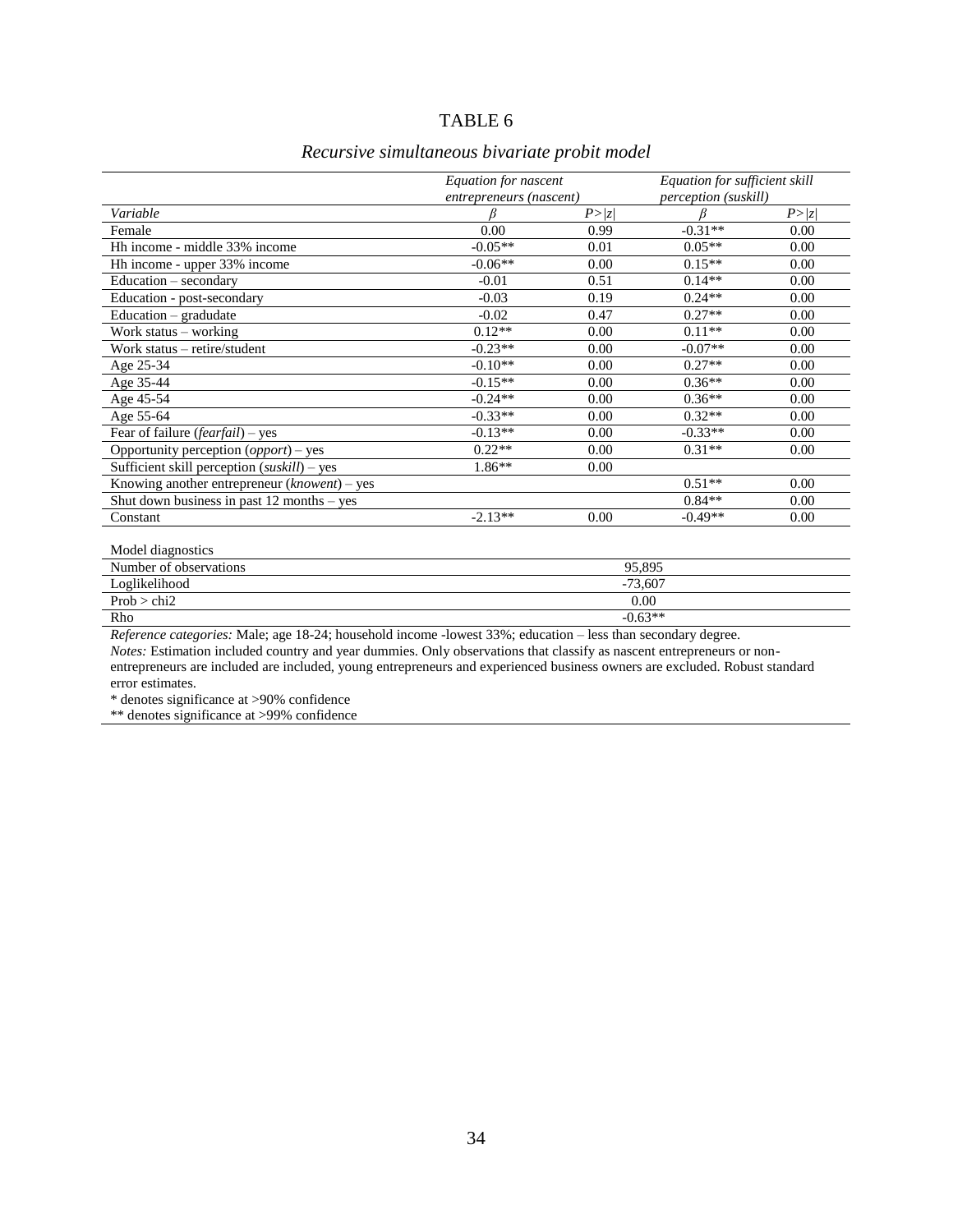# TABLE 7

|                      |          | Female coefficient in equation for<br>nascent entrepreneurs (nascent) | Female coefficient in equation for<br>sufficient skill perception (suskill) |        |        |
|----------------------|----------|-----------------------------------------------------------------------|-----------------------------------------------------------------------------|--------|--------|
| Country              | B        | P >  z                                                                |                                                                             | P >  z | N      |
| Argentina            | 0.02     | 0.76                                                                  | $-0.15*$                                                                    | 0.01   | 2,269  |
| Australia            | 0.11     | 0.15                                                                  | $-0.35**$                                                                   | 0.00   | 2,916  |
| Belgium              | $-0.05$  | 0.62                                                                  | $-0.39**$                                                                   | 0.00   | 3,364  |
| <b>Brazil</b>        | 0.01     | 0.95                                                                  | $-0.21**$                                                                   | 0.00   | 1,989  |
| Denmark              | 0.02     | 0.84                                                                  | $-0.44**$                                                                   | 0.00   | 6,543  |
| Finland              | 0.16     | 0.12                                                                  | $-0.28**$                                                                   | 0.00   | 1,739  |
| Germany              | $0.10*$  | 0.01                                                                  | $-0.35**$                                                                   | 0.00   | 11,630 |
| Ireland              | $-0.26*$ | 0.10                                                                  | $-0.40**$                                                                   | 0.00   | 794    |
| Italy                | $-0.36*$ | 0.10                                                                  | $-0.37**$                                                                   | 0.00   | 908    |
| Japan                | $-0.33*$ | 0.08                                                                  | $-0.38**$                                                                   | 0.00   | 1,967  |
| <b>Netherlands</b>   | 0.01     | 0.91                                                                  | $-0.55**$                                                                   | 0.00   | 3,374  |
| Norway               | $-0.24*$ | 0.02                                                                  | $-0.36**$                                                                   | 0.00   | 2,241  |
| Singapore            | $-0.07$  | 0.30                                                                  | $-0.24**$                                                                   | 0.00   | 3,942  |
| Spain                | $-0.02$  | 0.56                                                                  | $-0.05*$                                                                    | 0.03   | 17,327 |
| Sweden               | $0.17*$  | 0.08                                                                  | $-0.44**$                                                                   | 0.00   | 3,445  |
| United Kingdom       | $-0.00$  | 0.92                                                                  | $-0.39**$                                                                   | 0.00   | 25,830 |
| <b>United States</b> | 0.05     | 0.30                                                                  | $-0.36**$                                                                   | 0.00   | 5,617  |

# *Country-specific gender effects in the recursive simultaneous bivariate probit model*

*Notes:* Reported results are based on country-specific replications of the pooled model reported in Table 6.

\* denotes significance at >90% confidence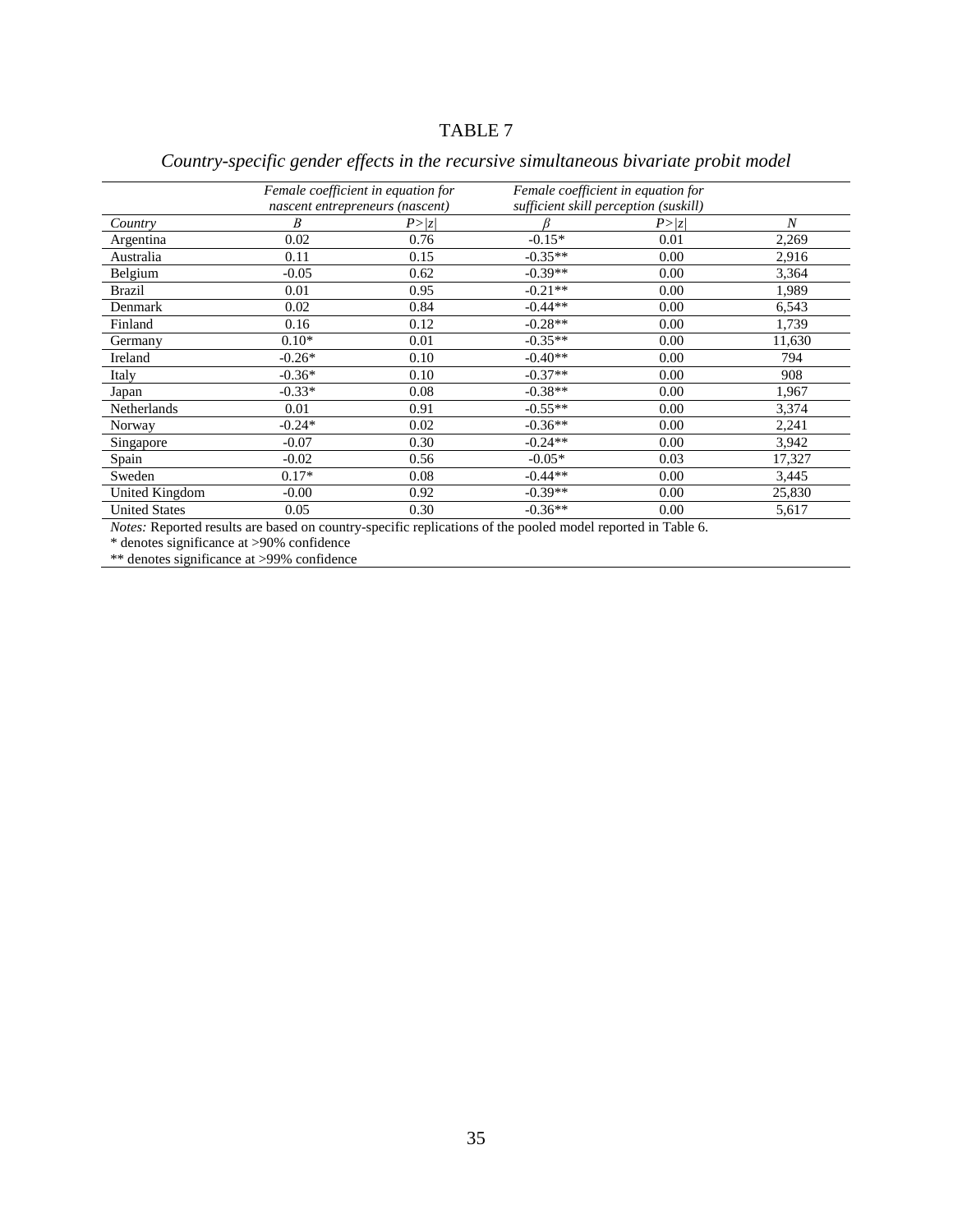

Figure 1. Nascent entrepreneurs as percent of adult population, country averages 2001-2006

*Source:* GEM adult population surveys for respondents 18-64 years old, un-weighted sample frequencies for individuals involved in starting a business (*nascent*). Countries are ordered according to the ratio of men to women involved in startup activity with the gender gap increasing from left to right.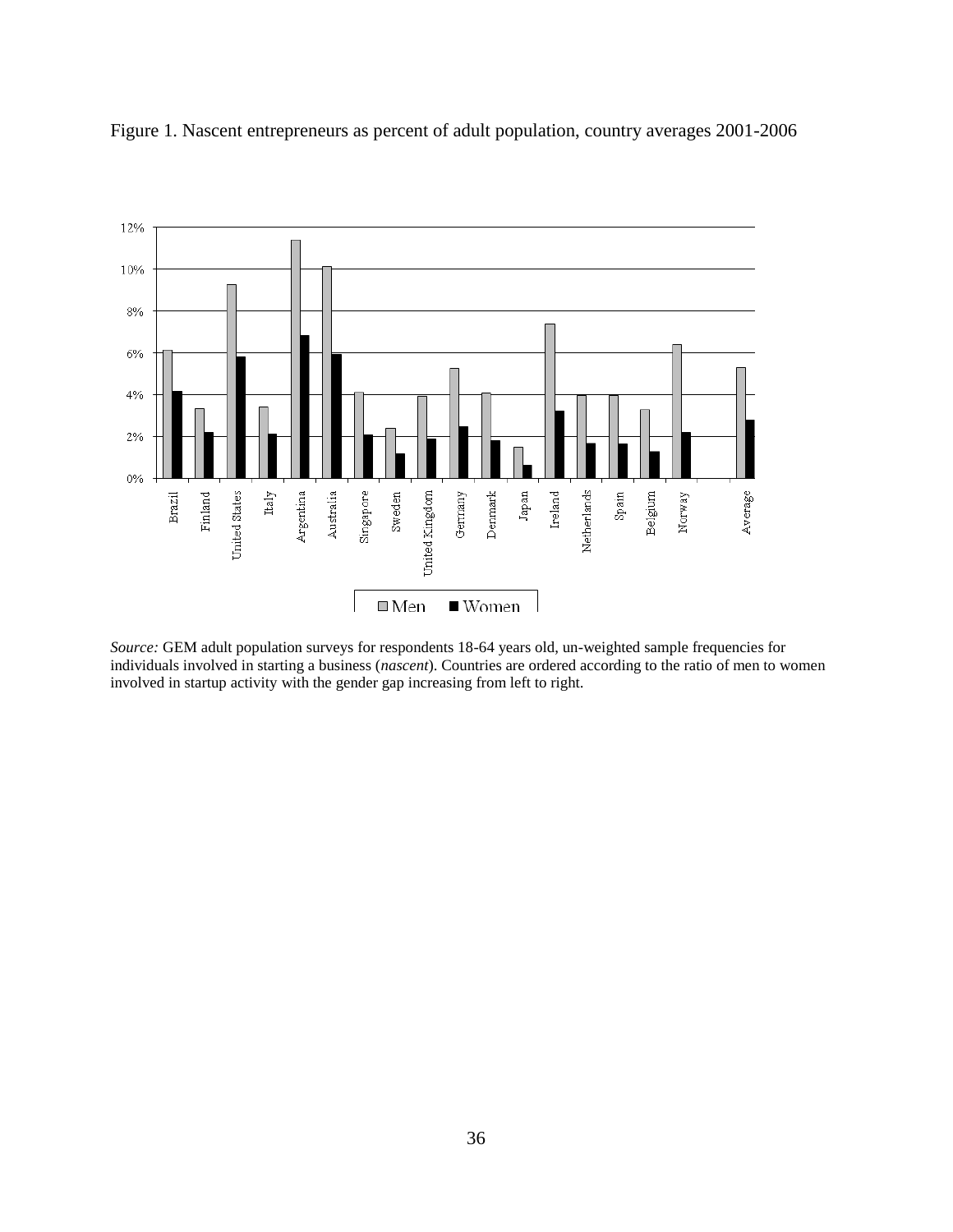Figure 2. Ratios of nascent entrepreneurs to established business owners, averages 2001-2006



*Note:* Countries are ordered such that countries further left have higher average survival chances for women compared to men.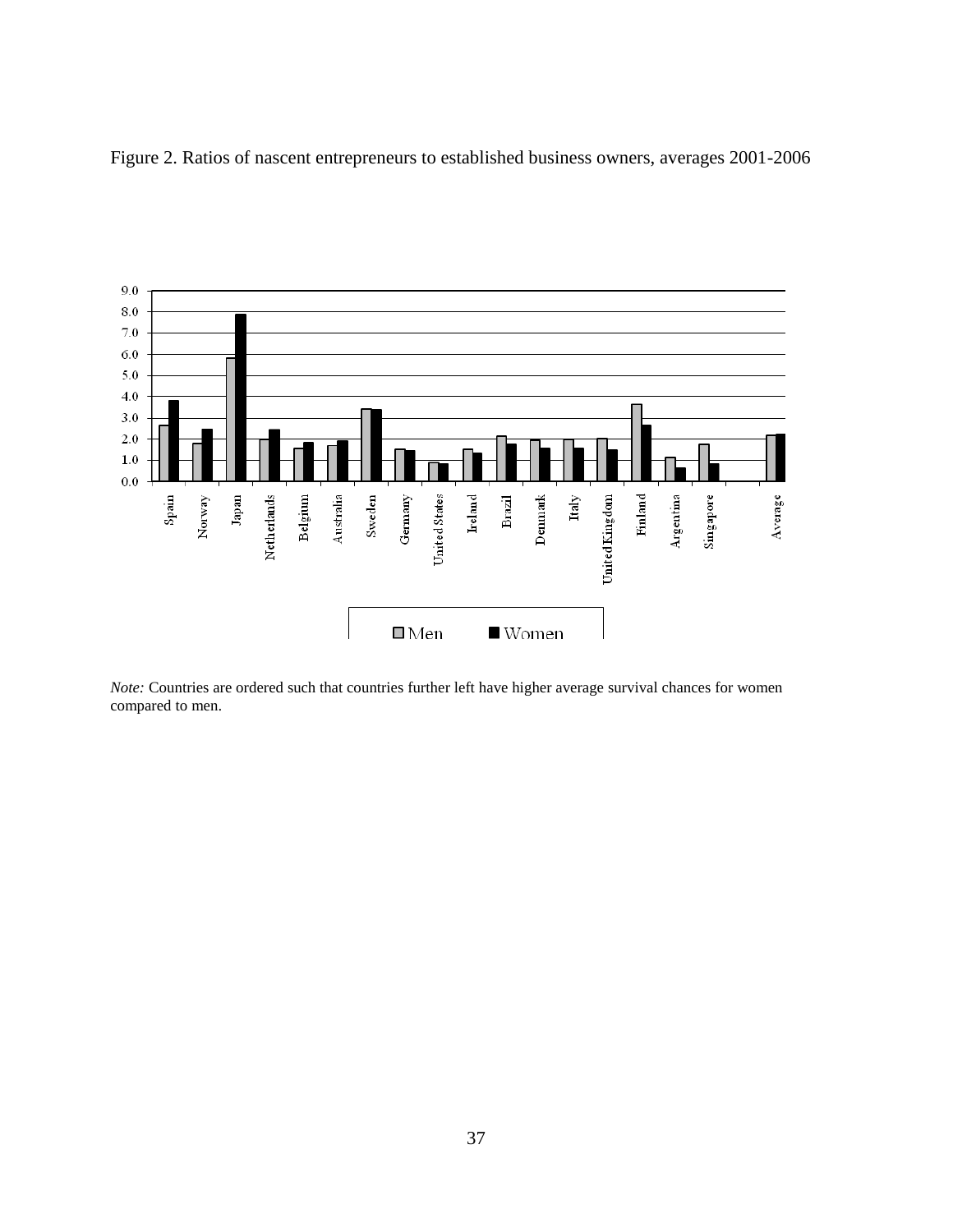

Figure 3. Wage earners as percent of adult population, country averages 2001-2006

*Source:* GEM adult population surveys for respondents 18-64 years old, un-weighted sample frequencies for individuals who have a full or part time job and are not involved in any entrepreneurial activity. Country averages based on data availability (see Table A2). Countries are ordered according to the ratio of men to women being employed increasing from left to right.